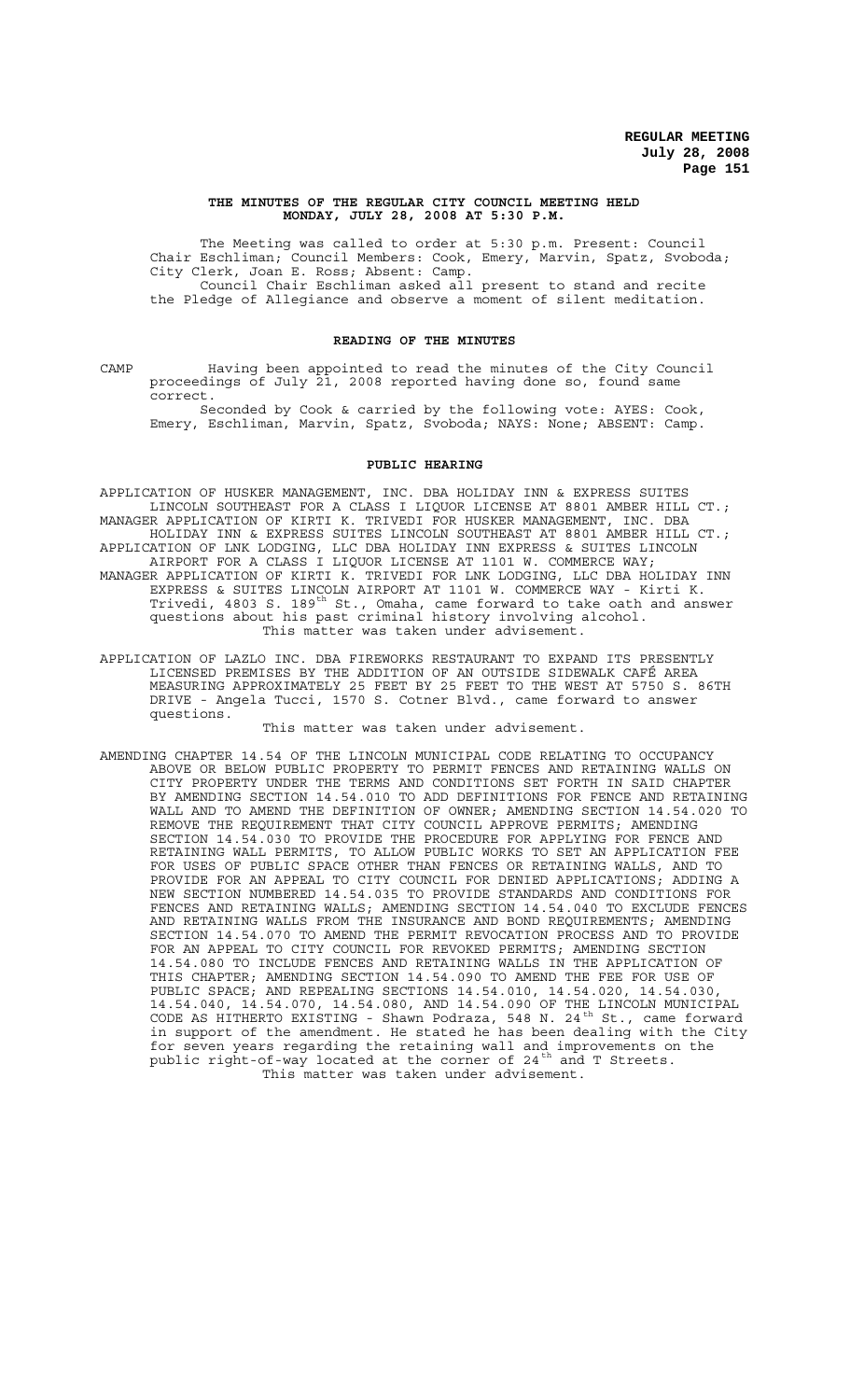- AMENDING CHAPTER 26.33 OF THE LINCOLN MUNICIPAL CODE RELATING TO FEES BY AMENDING SECTION 26.33.010 TO PROVIDE THAT ANY PERSON SUBMITTING AN APPLICATION UNDER TITLE 26 OF THE LINCOLN MUNICIPAL CODE SHALL PAY AN APPROPRIATE FEE THEREFOR AS ESTABLISHED BY RESOLUTION OF THE CITY COUNCIL; REPEALING SECTIONS. 26.33.020, 26.33.030, 26.33.050, 26.33.060, 26.33.070, 26.33.080, 26.33.090, 26.33.100, 26.33.110, 26.33.120, AND 26.33.130 WHICH SET SAID FEES BY ORDINANCE OF THE CITY COUNCIL; AND REPEALING SECTION 26.33.010 OF THE LINCOLN MUNICIPAL CODE AS HITHERTO EXISTING;
- CHANGE OF ZONE 08035 AMENDING CHAPTER 27.80 OF THE LINCOLN MUNICIPAL CODE RELATING TO FEES BY AMENDING SECTION 27.80.010 TO REQUIRE ANY PERSON SUBMITTING AN APPLICATION UNDER TITLE 27 OF THE LINCOLN MUNICIPAL CODE TO PAY AN APPROPRIATE FEE THEREFOR AS ESTABLISHED BY RESOLUTION OF THE CITY COUNCIL; REPEALING SECTIONS 27.80.020, 27.80.025, 27.80 030, 27.80.040, 27.80.060, 27.80.070, 27.80.080, 27.80.090, 27.80.100, 27.80.105, 27.80.110, 27.80.125, 27.80.130, AND 27.80.140, WHICH SET SAID FEES BY ORDINANCE OF THE CITY COUNCIL; AND REPEALING SECTION
- 27.80.010 OF THE LINCOLN MUNICIPAL CODE AS HITHERTO EXISTING; AMENDING SECTION 14.20.020 OF THE LINCOLN MUNICIPAL CODE RELATING TO VACATION OF PUBLIC WAYS TO PROVIDE THAT THE APPLICATION FEE SHALL BE IN THE AMOUNT ESTABLISHED BY RESOLUTION OF THE CITY COUNCIL; AND REPEALING SECTION 14.20.020 OF THE LINCOLN MUNICIPAL CODE AS HITHERTO EXISTING; ADOPTING THE FEE SCHEDULE FOR APPLICATION REVIEWS UNDER CHAPTER 14.20, TITLE 26, AND TITLE 27 OF THE LINCOLN MUNICIPAL CODE AND AMENDMENTS TO THE
- LINCOLN-LANCASTER COUNTY COMPREHENSIVE PLAN Marvin Krout, Director of Planning, came forward to present changes involving fees. First, he stated that if approved, fees would increase by an average of 20%. Secondly, considerations of fee increases in the future would change. Today, it involves three ordinances and a separate resolution going through the Planning Commission to the City Council. In the future, the Planning Department will propose a simple resolution coming directly to the City Council for approval. While fee increases have not been requested often in the past, he stated during his tenure, an increase in 2003 was approved; however, in 2006 a 12% increase was not. He further explained that his department is not an enterprise fund and does not intend to recover the full cost of services but rather keep up with inflation. He said applications coming to his department involve the following: meeting times spent with applicants and agents, checking legals, preparing maps, sending out notice letters, writing staff reports, doing mail outs, newspaper advertisements, ordering, posting & picking up signs, making presentations, taking minutes at public hearings, attending neighborhood meetings and getting legal documents prepared, signed & filed and updating City maps & databases after an application has been approved. An implemented change will delete fees from three ordinances and put in one resolution. He also stated fees will be collected on a per-acre basis rather than a per-unit or per-lot basis encouraging higher density. In answer to a Council question, he replied that the Planning Commission did not oppose these changes. This matter was taken under advisement.
- VACATION 08001 VACATING THE NORTH/SOUTH ALLEY IN THE BLOCK BETWEEN FREMONT STREET AND HARTLEY STREET AND TOUZALIN AVENUE AND N. 60TH STREET AS REQUESTED BY THE EVANGELICAL UNITED LUTHERAN CHURCH;
- SPECIAL PERMIT 08022 APPLICATION OF UNITED LUTHERAN CHURCH TO EXPAND A CHURCH PARKING LOT, WITH A REQUEST TO MODIFY THE PARKING REQUIREMENTS TO ALLOW PARKING IN THE FRONT YARD SETBACK OF HARTLEY STREET, TOUZALIN AVENUE AND N. 60TH STREET - Jeremy Williams, Design Associates, 1609 N St., came forward on behalf of the church summarizing their plan to expand parking and provide additional off-street parking. This matter was taken under advisement.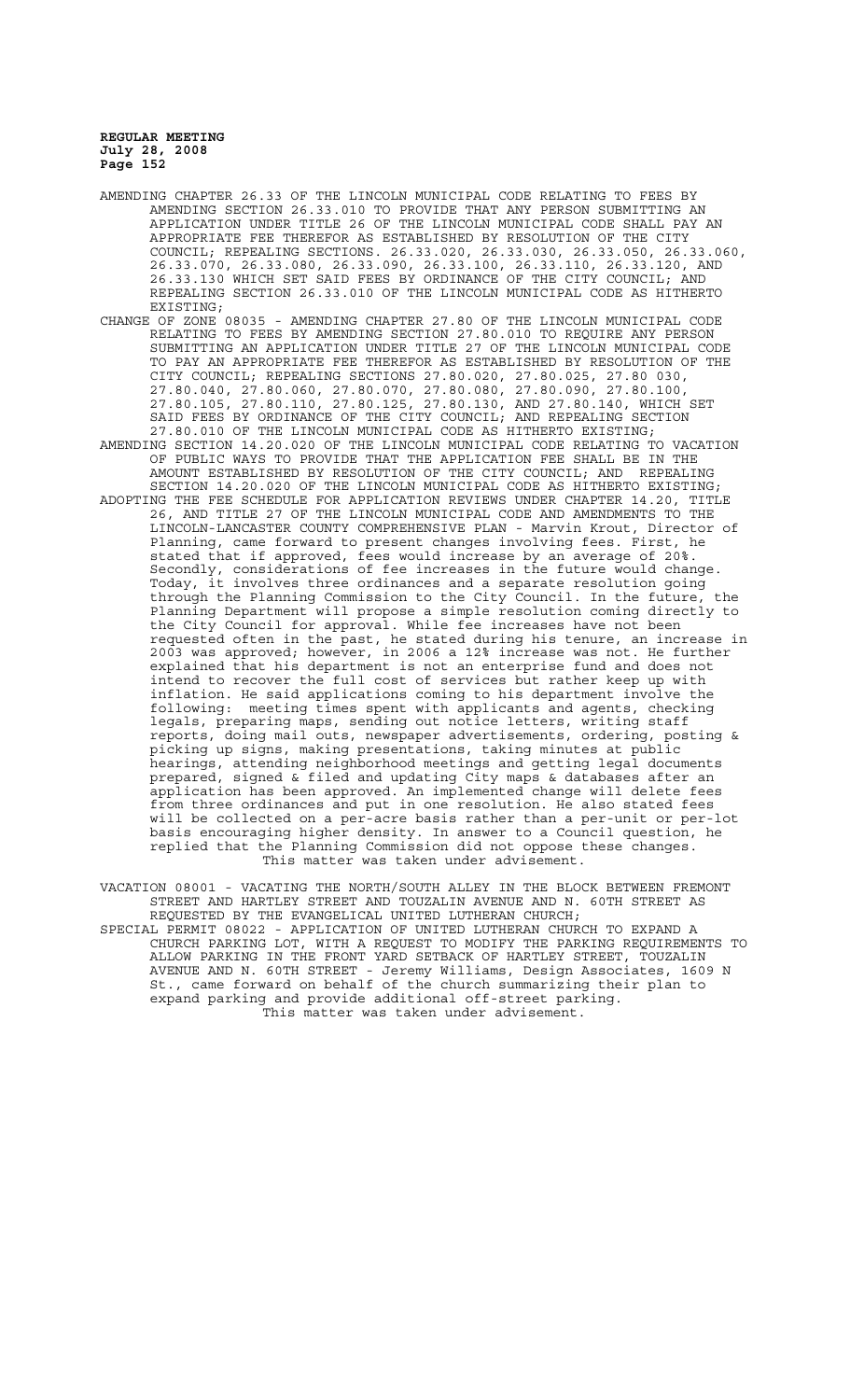SPECIAL PERMIT 08015 - APPLICATION OF ROGER SCHWISOW FOR AUTHORITY TO ALLOW MINING/EXTRACTION OF SOIL OF AGRICULTURAL ZONED PROPERTY LOCATED NORTHWEST OF THE INTERSECTION OF N.W. 56TH STREET AND WEST O STREET Peter Katt, 600 Wells Fargo Center, 1248 O St., came forward representing the applicant and to state that an amendment has been drafted to satisfy both parties.

LeRoy Sievers, 3800 VerMaas Place, Suite 200, Attorney for Emerald SID #6, came forward to state his clients are in agreement with the final version of the language as presented.

Becky Vandenberg, 8301 West O St., came forward representing Emerald SID #6, to express gratitude that an agreement has been reached but stated she has concerns about other wellheads in the area. This matter was taken under advisement.

APPROVING RFOX INC. DBA FOX NEIGHBORHOOD GRILL & BAR AS A KENO SATELLITE SITE AT 1245 LIBRA DRIVE;

APPROVING MIDTOWN DRIFTERS INC. DBA DRIFTERS AS A KENO SATELLITE SITE AT 3223 CORNHUSKER HIGHWAY - John Hewitt came forward on behalf of Big Red Keno to verify that there will now be 35 Keno sites in Lincoln. This matter was taken under advisement.

APPROVING THE 2008-2009 MAINTENANCE AND MANAGEMENT BID BUDGETS AND PROGRAM OF WORK FOR THE DOWNTOWN LINCOLN ASSOCIATION PROGRAM FOR FISCAL YEAR 2008- 09 - Jon Weinberg, Vice President of Ameritas Life, came forward on behalf of the Downtown Lincoln Association as Chair to answer any questions. He presented the budget for the Maintenance BID which reflects a 5% increase and the Management BID which reflects a 4% increase. Mr. Weinberg stated the major focus for next year will include the activation of the Downtown Civic Ventures Retail Recruitment and Retention Strategy, a direct outgrowth of the retail study performed last year.

Terry Uland, DLA President, was on hand for questioning. George Pinkerton, DLA Maintenance Director, was on hand for questioning.

This matter was taken under advisement.

### **\*\* END OF PUBLIC HEARING \*\***

# **COUNCIL ACTION**

### **REPORTS OF CITY OFFICERS - NONE**

#### **PETITIONS & COMMUNICATIONS**

SETTING THE HEARING DATE OF MONDAY, AUGUST 4, 2008 AT 1:30 P.M. FOR THE APPLICATION OF MARK H. MCDONALD DBA THE ITALIAN VINE: WINE DISTRIBUTORS FOR A CLASS X WHOLESALE LIQUOR LICENSE LOCATED AT 5310 S. 56TH STREET -CLERK read the following resolution, introduced by Doug Emery, who moved its adoption:

A-84946 BE IT RESOLVED by the City Council, of the City of Lincoln, that a hearing date is hereby set for Monday, August 4, 2008, at 1:30 p.m. or as soon thereafter as possible in the City Council Chambers, County-City Building, 555 S. 10th St., Lincoln, NE, for the application of Mark H. McDonald dba The Italian Vine Wine Distributors for a Class X wholesale liquor license located at 5310 S. 56th Street.

If the Police Dept. is unable to complete the investigation by said time, a new hearing date will be set.

Introduced by Doug Emery Seconded by Svoboda & carried by the following vote: AYES: Cook, Emery, Eschliman, Marvin, Spatz, Svoboda; NAYS: None; ABSENT: Camp.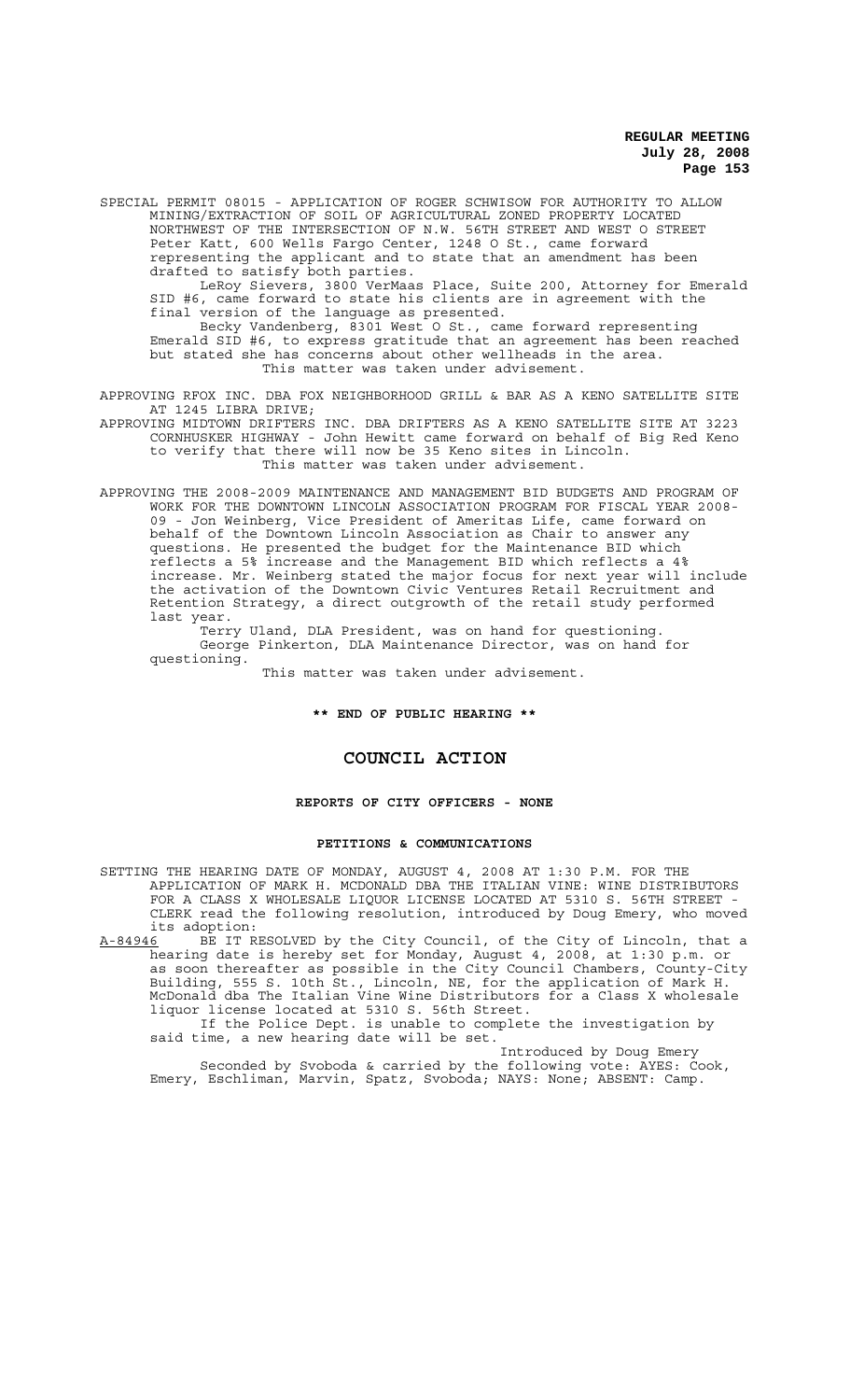SETTING THE HEARING DATE OF MONDAY, AUGUST 4, 2008 AT 1:30 P.M. FOR THE APPLICATION OF WHITEHEAD OIL COMPANY DBA U-STOP CONVENIENCE SHOP FOR A CLASS D LIQUOR LICENSE LOCATED AT 110 W. FLETCHER AVENUE, SUITE 101 - CLERK read the following resolution, introduced by Doug Emery, who moved its adoption:<br>A-84947 BE IT R

A-84947 BE IT RESOLVED by the City Council, of the City of Lincoln, that a hearing date is hereby set for Monday, August 4, 2008, at 1:30 p.m. or as soon thereafter as possible in the City Council Chambers, County-City Building, 555 S. 10th St., Lincoln, NE, for the application of Whitehead Oil Company dba U-Stop Convenience Shop for a Class D liquor license located at 110 W. Fletcher Avenue, Suite 101.

If the Police Dept. is unable to complete the investigation by said time, a new hearing date will be set.

Introduced by Doug Emery Seconded by Svoboda & carried by the following vote: AYES: Cook, Emery, Eschliman, Marvin, Spatz, Svoboda; NAYS: None; ABSENT: Camp.

INFORMAL PETITION TO CREATE A WATER DISTRICT ON PROPERTY LOCATED AT 335 N.W. 19TH STREET BETWEEN WEST Q STREET AND WEST S STREET, SUBMITTED BY MICHAEL SMITH, GENERAL PARTNER OF SBR LIMITED PARTNERSHIP - CLERK presented said petition which was referred to the Public Works Department on 7/17/08.

## **LIQUOR RESOLUTIONS**

APPLICATION OF HUSKER MANAGEMENT, INC. DBA HOLIDAY INN & EXPRESS SUITES LINCOLN SOUTHEAST FOR A CLASS I LIQUOR LICENSE AT 8801 AMBER HILL CT. - CLERK read the following resolution, introduced by Ken Svoboda, who

moved its adoption for approval:<br>A-84948 BE IT RESOLVED by the City BE IT RESOLVED by the City Council of the City of Lincoln, Nebraska:

That after hearing duly had as required by law, consideration of the facts of this application, the Nebraska Liquor Control Act, and the pertinent City ordinances, the City Council recommends that the application of Husker Management, Inc. dba Holiday Inn & Express Suites Lincoln Southeast for a Class "I" liquor license at 8801 Amber Hill Court, Lincoln, Nebraska, for the license period ending April 30, 2009, be approved with the condition that the premise complies in every respect with all city and state regulations. The City Clerk is directed to transmit a copy of this resolution to the Nebraska Liquor Control Commission.

Introduced by Ken Svoboda Seconded by Emery & carried by the following vote: AYES: Cook, Emery, Eschliman, Marvin, Spatz, Svoboda; NAYS: None; ABSENT: Camp.

MANAGER APPLICATION OF KIRTI K. TRIVEDI FOR HUSKER MANAGEMENT, INC. DBA HOLIDAY INN & EXPRESS SUITES LINCOLN SOUTHEAST AT 8801 AMBER HILL CT. - CLERK read the following resolution, introduced by Ken Svoboda, who moved its adoption for approval:<br>SVOBODA So moved. SVOBODA So moved.

Seconded by Emery & **LOST** by the following vote: AYES: None; NAYS: Cook, Emery, Eschliman, Marvin, Spatz, Svoboda; ABSENT: Camp.

The resolution, having **LOST**, was assigned the File **#38-4575** & was placed on file in the Office of the City Clerk.

CLERK Read the following resolution, introduced by Ken Svoboda, who moved its adoption for denial:

A-84949 WHEREAS, Husker Management Inc. dba Holiday Inn Express Suites, Lincoln Southeast, located at 8801 Amber Hill Court, Lincoln, Nebraska has been approved for a Retail Class "I" liquor license, and now requests that Kirti K. Trivedi be named manager;

NOW, THEREFORE, BE IT RESOLVED by the City Council of the City of Lincoln, Nebraska:

That after hearing duly had as required by law, consideration of the facts of this application, the Nebraska Liquor Control Act, and the pertinent City ordinances, the City Council recommends to the Nebraska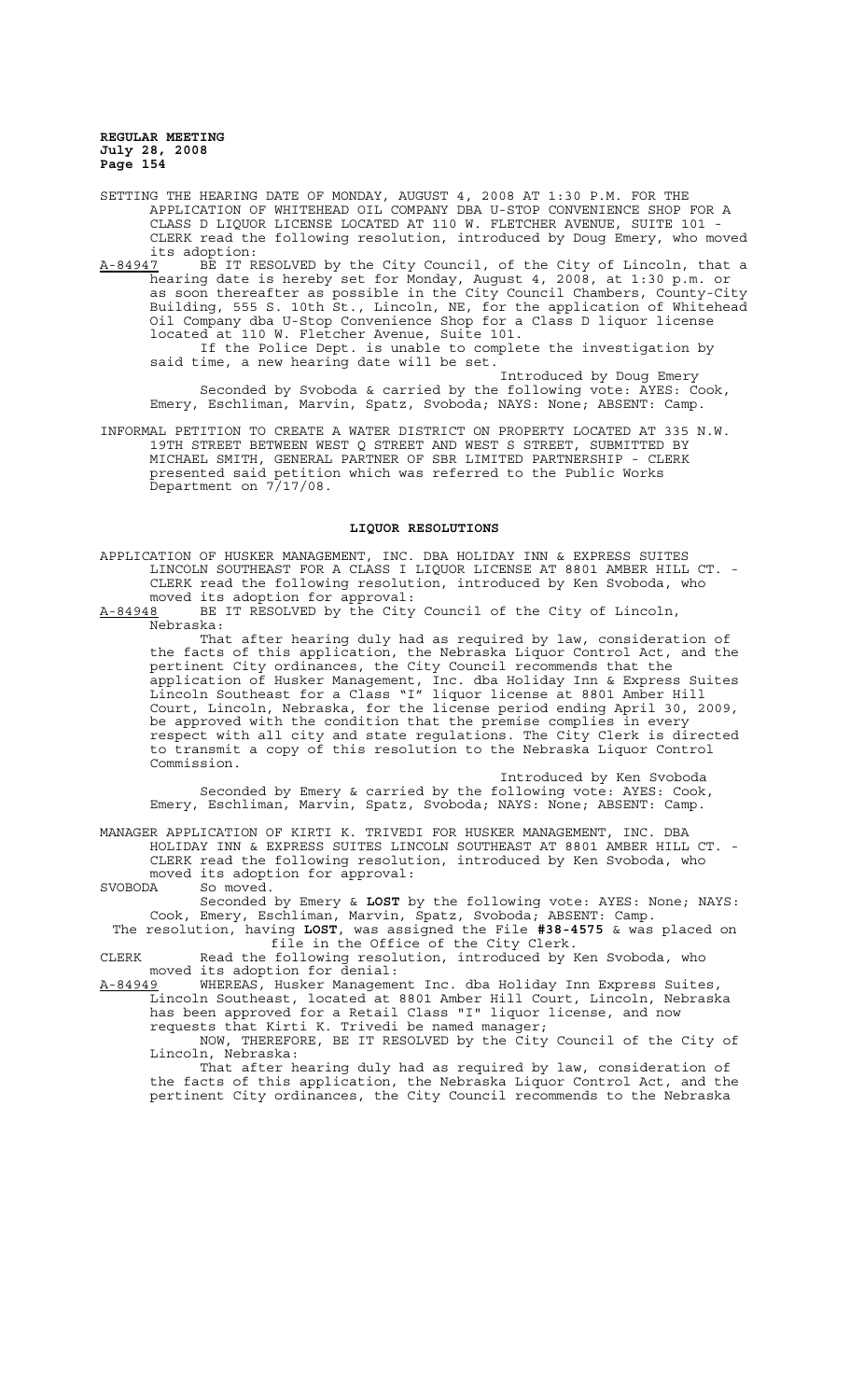Liquor Commission that Kirti K. Trivedi be denied as manager of this business for said licensee. The City Council has determined that the application should be denied for one or more of the following reasons: a. The applicant is unfit, unwilling, and/or unable to properly

- provide the service proposed within the City of Lincoln. b. The applicant cannot conform to all provisions and requirements of and rules and regulations adopted pursuant to the Nebraska Liquor Control Act and/or pertinent City ordinances.
- c. The Applicant has not demonstrated that the type of management and control to be exercised over the premises described in the application will be sufficient to insure that the licensed business can conform to all provisions and requirements of and rules and regulations adopted pursuant to the Nebraska Liquor Control Act, and pertinent City ordinances.

The City Clerk is directed to transmit a copy of this resolution to the Nebraska Liquor Control Commission.

Introduced by Ken Svoboda Seconded by Emery & carried by the following vote: AYES: Cook, Emery, Eschliman, Marvin, Spatz, Svoboda; NAYS: None; ABSENT: Camp.

APPLICATION OF LNK LODGING, LLC DBA HOLIDAY INN EXPRESS & SUITES LINCOLN AIRPORT FOR A CLASS I LIQUOR LICENSE AT 1101 W. COMMERCE WAY - CLERK read the following resolution, introduced by Ken Svoboda, who moved its adoption for approval:

A-84950 BE IT RESOLVED by the City Council of the City of Lincoln, Nebraska:

That after hearing duly had as required by law, consideration of the facts of this application, the Nebraska Liquor Control Act, and the pertinent City ordinances, the City Council recommends that the application of LNK Lodging LLC dba Holiday Inn & Express Suites Lincoln Airport for a Class "I" liquor license at 1101 W. Commerce Way, Lincoln, Nebraska, for the license period ending April 30, 2009, be approved with the condition that the premise complies in every respect with all city and state regulations. The City Clerk is directed to transmit a copy of this resolution to the Nebraska Liquor Control Commission.

Introduced by Ken Svoboda Seconded by Emery & carried by the following vote: AYES: Cook, Emery, Eschliman, Marvin, Spatz, Svoboda; NAYS: None; ABSENT: Camp.

MANAGER APPLICATION OF KIRTI K. TRIVEDI FOR LNK LODGING, LLC DBA HOLIDAY INN EXPRESS & SUITES LINCOLN AIRPORT AT 1101 W. COMMERCE WAY - CLERK read the following resolution, introduced by Ken Svoboda, who moved its adoption for denial:<br>A-84951 WHEREAS, LNK L

A-84951 WHEREAS, LNK Lodging LLC dba Holiday Inn Express Suites, Lincoln Airport, located at 1101 W. Commerce Way, Lincoln, Nebraska has been approved for a Retail Class "I" liquor license, and now requests that Kirti K. Trivedi be named manager;

NOW, THEREFORE, BE IT RESOLVED by the City Council of the City of Lincoln, Nebraska:

That after hearing duly had as required by law, consideration of the facts of this application, the Nebraska Liquor Control Act, and the pertinent City ordinances, the City Council recommends to the Nebraska Liquor Commission that Kirti K. Trivedi be denied as manager of this business for said licensee. The City Council has determined that the application should be denied for one or more of the following reasons:

- a. The applicant is unfit, unwilling, and/or unable to properly provide the service proposed within the City of Lincoln.
	- b. The applicant cannot conform to all provisions and requirements of and rules and regulations adopted pursuant to the Nebraska Liquor Control Act and/or pertinent City ordinances.
	- c. The Applicant has not demonstrated that the type of management and control to be exercised over the premises described in the application will be sufficient to insure that the licensed business can conform to all provisions and requirements of and rules and regulations adopted pursuant to the Nebraska Liquor Control Act, and pertinent City ordinances.

The City Clerk is directed to transmit a copy of this resolution to the Nebraska Liquor Control Commission.

Introduced by Ken Svoboda Seconded by Emery & carried by the following vote: AYES: Cook, Emery, Eschliman, Marvin, Spatz, Svoboda; NAYS: None; ABSENT: Camp.

APPLICATION OF LAZLO INC. DBA FIREWORKS RESTAURANT TO EXPAND ITS PRESENTLY LICENSED PREMISES BY THE ADDITION OF AN OUTSIDE SIDEWALK CAFÉ AREA MEASURING APPROXIMATELY 25 FEET BY 25 FEET TO THE WEST AT 5750 S. 86TH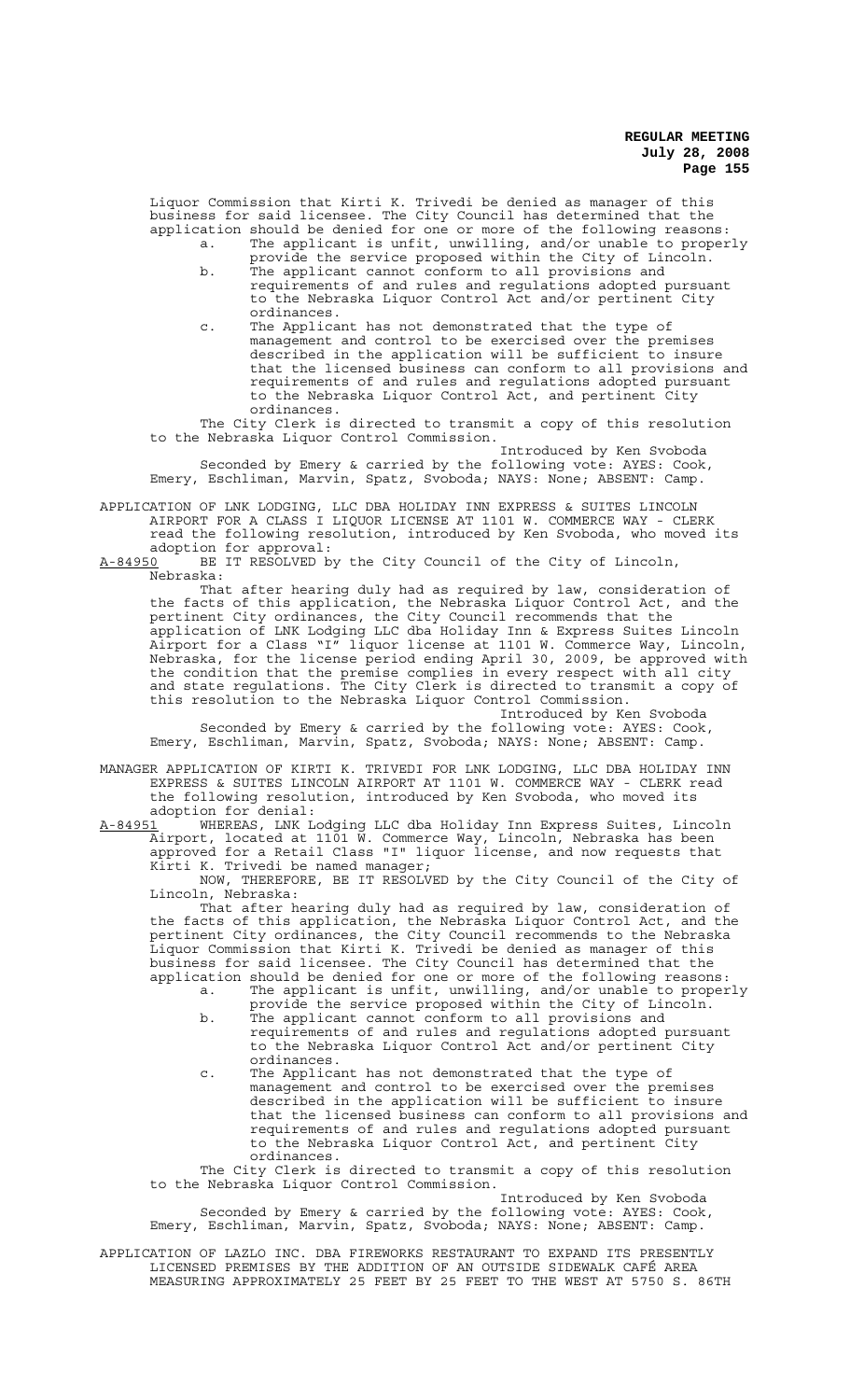DRIVE - CLERK read the following resolution, introduced by Ken Svoboda, who moved its adoption for approval:<br>A-84952 BE IT RESOLVED by the City Cour BE IT RESOLVED by the City Council of the City of Lincoln, Nebras ka:

That after hearing duly had as required by law, consideration of the facts of this application, the Nebraska Liquor Control Act, and the pertinent City ordinances, the City Council recommends that the application of Lazlo Inc. dba Fireworks Restaurant to expand its licensed premises by the addition of a sidewalk café area measuring

approximately 25 feet by 25 feet to the west at 5750 S. 86th Drive, Lincoln, Nebraska, be approved with the condition that the premise complies in every respect with all City and State regulations. BE IT FURTHER RESOLVED that the City Clerk is directed to transmit a copy of this resolution to the Nebraska Liquor Control Commission. Introduced by Ken Svoboda Seconded by Emery & carried by the following vote: AYES: Cook, Emery, Eschliman, Marvin, Spatz, Svoboda; NAYS: None; ABSENT: Camp.

# **ORDINANCES - 2ND READING & RELATED RESOLUTIONS (as required)**

AMENDING CHAPTER 14.54 OF THE LINCOLN MUNICIPAL CODE RELATING TO OCCUPANCY ABOVE OR BELOW PUBLIC PROPERTY TO PERMIT FENCES AND RETAINING WALLS ON CITY PROPERTY UNDER THE TERMS AND CONDITIONS SET FORTH IN SAID CHAPTER BY AMENDING SECTION 14.54.010 TO ADD DEFINITIONS FOR FENCE AND RETAINING WALL AND TO AMEND THE DEFINITION OF OWNER; AMENDING SECTION 14.54.020 TO REMOVE THE REQUIREMENT THAT CITY COUNCIL APPROVE PERMITS; AMENDING SECTION 14.54.030 TO PROVIDE THE PROCEDURE FOR APPLYING FOR FENCE AND RETAINING WALL PERMITS, TO ALLOW PUBLIC WORKS TO SET AN APPLICATION FEE FOR USES OF PUBLIC SPACE OTHER THAN FENCES OR RETAINING WALLS, AND TO<br>PROVIDE FOR AN APPEAL TO CITY COUNCIL FOR DENIED APPLICATIONS: ADDING A PROVIDE FOR AN APPEAL TO CITY COUNCIL FOR DENIED APPLICATIONS; ADDING A NEW SECTION NUMBERED 14.54.035 TO PROVIDE STANDARDS AND CONDITIONS FOR FENCES AND RETAINING WALLS; AMENDING SECTION 14.54.040 TO EXCLUDE FENCES AND RETAINING WALLS FROM THE INSURANCE AND BOND REQUIREMENTS; AMENDING SECTION 14.54.070 TO AMEND THE PERMIT REVOCATION PROCESS AND TO PROVIDE FOR AN APPEAL TO CITY COUNCIL FOR REVOKED PERMITS; AMENDING SECTION 14.54.080 TO INCLUDE FENCES AND RETAINING WALLS IN THE APPLICATION OF THIS CHAPTER; AMENDING SECTION 14.54.090 TO AMEND THE FEE FOR USE OF PUBLIC SPACE; AND REPEALING SECTIONS 14.54.010, 14.54.020, 14.54.030, 14.54.040, 14.54.070, 14.54.080, AND 14.54.090 OF THE LINCOLN MUNICIPAL CODE AS HITHERTO EXISTING - CLERK read an ordinance, introduced by Jonathan Cook, amending Chapter 14.54 of the Lincoln Municipal Code relating to Occupancy Above or Below Public Property to permit fences and retaining walls on City property under the terms and conditions set forth in said chapter by amending Section 14.54.010 to add definitions for fence and retaining wall and to amend the definition of owner; amending Section 14.54.020 to remove the requirement that City Council approve permits; amending Section 14.54.030 to provide the procedure for applying for fence and retaining wall permits, to allow Public Works to set an application fee for uses of public space other than fences or retaining walls, and to provide for an appeal to City Council for denied applications; adding a new section numbered 14.54.035 to provide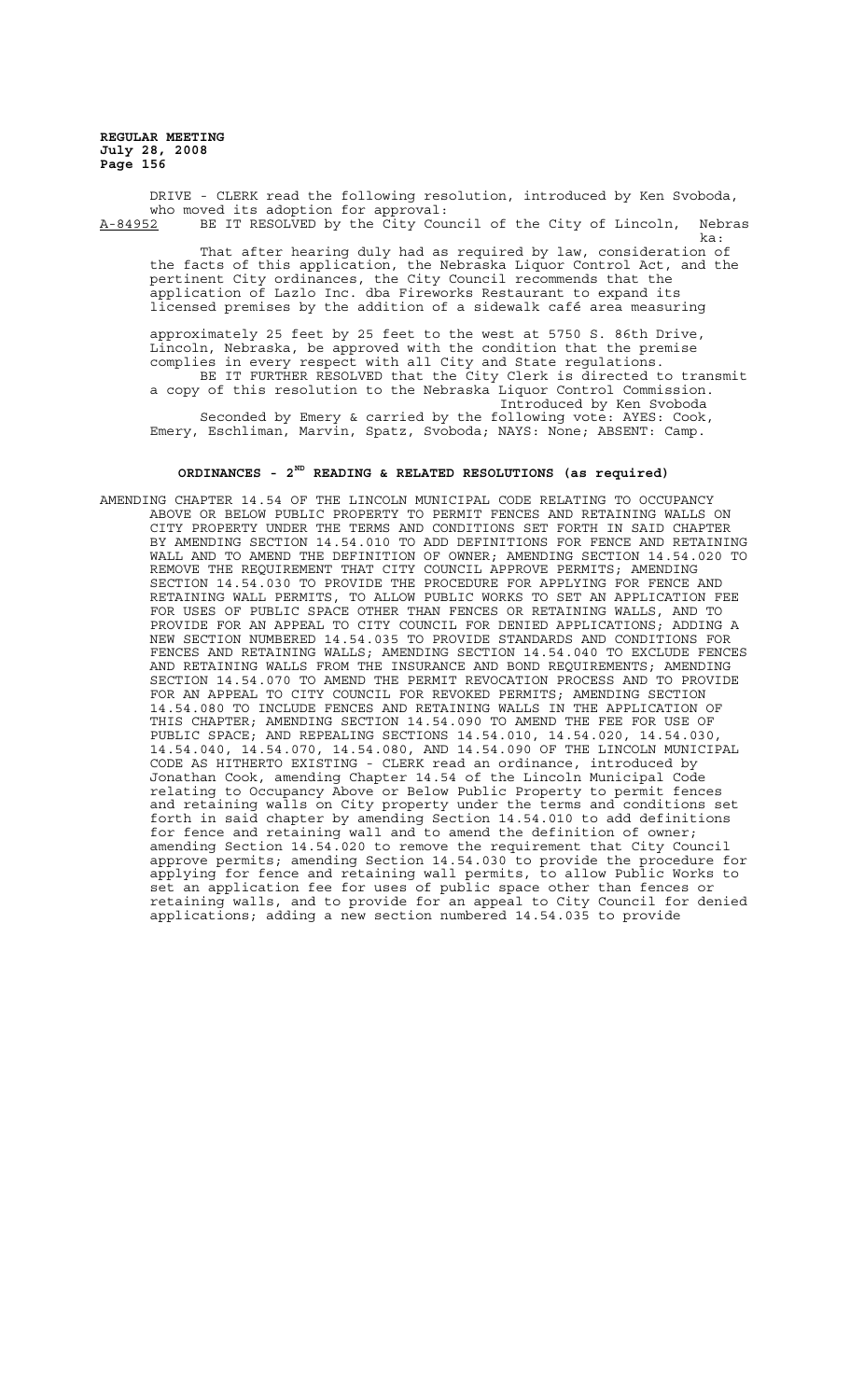standards and conditions for fences and retaining walls; amending Section 14.54.040 to exclude fences and retaining walls from the insurance and bond requirements; amending Section 14.54.070 to amend the permit revocation process and to provide for an appeal to City Council for revoked permits; amending Section 14.54.080 to include fences and retaining walls in the application of this chapter; amending Section 14.54.090 to amend the fee for use of public space; and repealing Sections 14.54.010, 14.54.020, 14.54.030, 14.54.040, 14.54.070, 14.54.080, and 14.54.090 of the Lincoln Municipal Code as hitherto existing, the second time.

- AMENDING CHAPTER 26.33 OF THE LINCOLN MUNICIPAL CODE RELATING TO FEES BY AMENDING SECTION 26.33.010 TO PROVIDE THAT ANY PERSON SUBMITTING AN APPLICATION UNDER TITLE 26 OF THE LINCOLN MUNICIPAL CODE SHALL PAY AN APPROPRIATE FEE THEREFOR AS ESTABLISHED BY RESOLUTION OF THE CITY COUNCIL; REPEALING SECTIONS. 26.33.020, 26.33.030, 26.33.050, 26.33.060, 26.33.070, 26.33.080, 26.33.090, 26.33.100, 26.33.110, 26.33.120, AND 26.33.130 WHICH SET SAID FEES BY ORDINANCE OF THE CITY COUNCIL; AND REPEALING SECTION 26.33.010 OF THE LINCOLN MUNICIPAL CODE AS HITHERTO EXISTING. (RELATED ITEMS: 08-91, 08-92, 08-93, 08R-168) - CLERK read an ordinance, introduced by Jonathan Cook, amending Chapter 26.33 of the Lincoln Municipal Code relating to fees by amending Section 26.33.010 to provide that any person submitting an application under Title 26 of the Lincoln Municipal Code shall pay an appropriate fee therefor as established by resolution of the City Council; repealing Sections. 26.33.020, 26.33.030, 26.33.050, 26.33.060, 26.33.070, 26.33.080, 26.33.090, 26.33.100, 26.33.110, 26.33.120, and 26.33.130 which set said fees by ordinance of the City Council; and repealing Section 26.33.010 of the Lincoln Municipal Code as hitherto existing, the second time.
- CHANGE OF ZONE 08035 AMENDING CHAPTER 27.80 OF THE LINCOLN MUNICIPAL CODE RELATING TO FEES BY AMENDING SECTION 27.80.010 TO REQUIRE ANY PERSON SUBMITTING AN APPLICATION UNDER TITLE 27 OF THE LINCOLN MUNICIPAL CODE TO PAY AN APPROPRIATE FEE THEREFOR AS ESTABLISHED BY RESOLUTION OF THE CITY COUNCIL; REPEALING SECTIONS 27.80.020, 27.80.025, 27.80 030, 27.80.040, 27.80.060, 27.80.070, 27.80.080, 27.80.090, 27.80.100, 27.80.105, 27.80.110, 27.80.125, 27.80.130, AND 27.80.140, WHICH SET SAID FEES BY ORDINANCE OF THE CITY COUNCIL; AND REPEALING SECTION 27.80.010 OF THE LINCOLN MUNICIPAL CODE AS HITHERTO EXISTING. (RELATED ITEMS: 08-91, 08-92, 08-93, 08R-168) - CLERK read an ordinance, introduced by Jonathan Cook, amending Chapter 27.80 of the Lincoln Municipal Code relating to fees by amending Section 27.80.010 to require any person submitting an application under Title 27 of the Lincoln Municipal Code to pay an appropriate fee therefor as established by resolution of the City Council; repealing Sections 27.80.020, 27.80.025, 27.80 030, 27.80.040, 27.80.060, 27.80.070, 27.80.080, 27.80.090, 27.80.100, 27.80.105, 27.80.110, 27.80.125, 27.80.130, and 27.80.140, which set said fees by ordinance of the City Council; and repealing Section 27.80.010 of the Lincoln Municipal Code as hitherto existing, the second time.
- AMENDING SECTION 14.20.020 OF THE LINCOLN MUNICIPAL CODE RELATING TO VACATION OF PUBLIC WAYS TO PROVIDE THAT THE APPLICATION FEE SHALL BE IN THE AMOUNT ESTABLISHED BY RESOLUTION OF THE CITY COUNCIL; AND REPEALING SECTION 14.20.020 OF THE LINCOLN MUNICIPAL CODE AS HITHERTO EXISTING. (RELATED ITEMS: 08-91, 08-92, 08-93, 08R-168) - CLERK read an ordinance, introduced by Jonathan Cook, amending Section 14.20.020 of the Lincoln Municipal Code relating to vacation of public ways to provide that the application fee shall be in the amount established by resolution of the City Council; and repealing Section 14.20.020 of the Lincoln Municipal Code as hitherto existing, the second time.
- ADOPTING THE FEE SCHEDULE FOR APPLICATION REVIEWS UNDER CHAPTER 14.20, TITLE 26, AND TITLE 27 OF THE LINCOLN MUNICIPAL CODE AND AMENDMENTS TO THE LINCOLN-LANCASTER COUNTY COMPREHENSIVE PLAN. (RELATED ITEMS: 08-91, 08- 92, 08-93, 08R-168) (ACTION DATE: 8/4/08)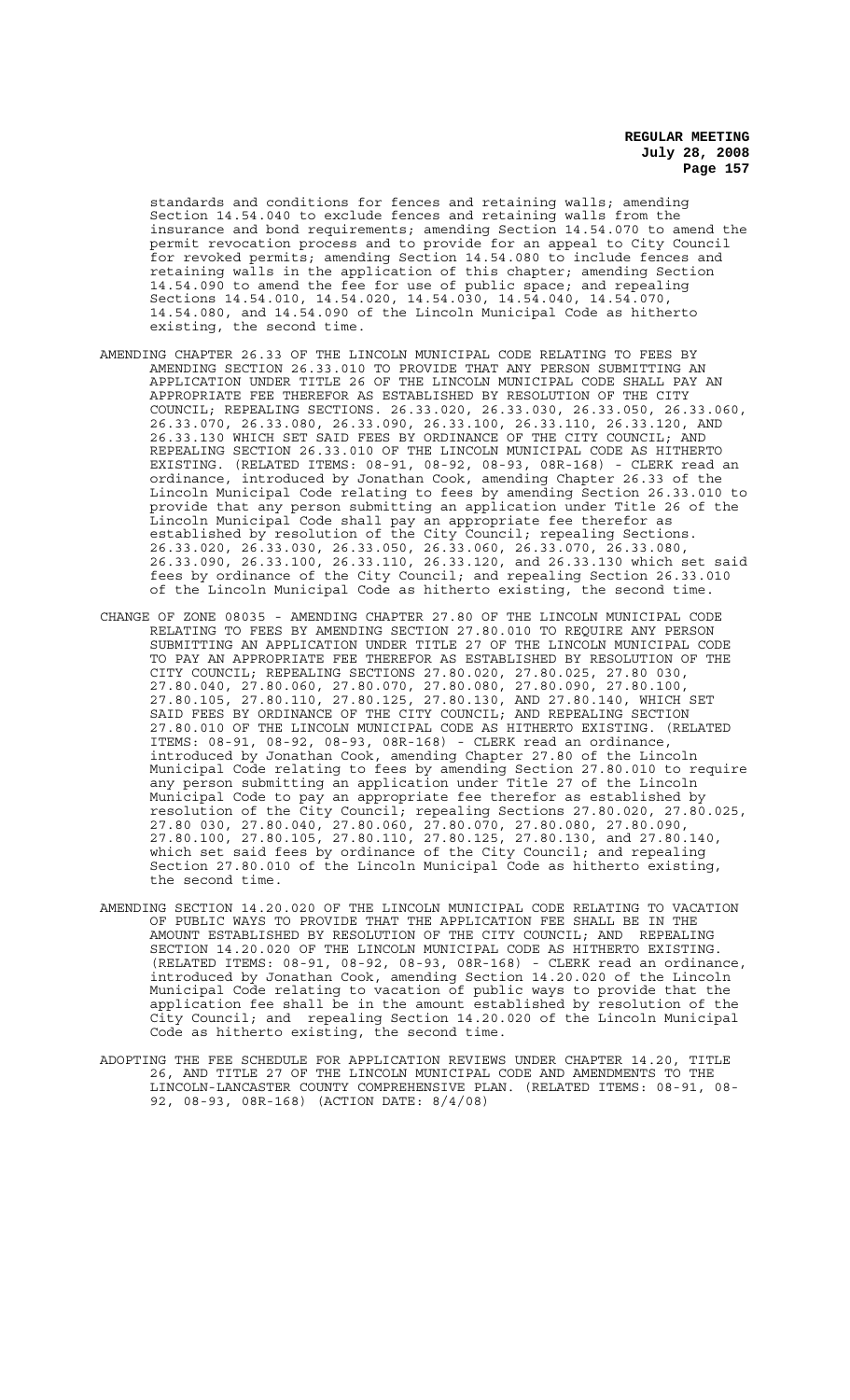- VACATION 08001 VACATING THE NORTH/SOUTH ALLEY IN THE BLOCK BETWEEN FREMONT STREET AND HARTLEY STREET AND TOUZALIN AVENUE AND N. 60TH STREET AS REQUESTED BY THE EVANGELICAL UNITED LUTHERAN CHURCH. (RELATED ITEMS: 08- 94, 08R-169) - CLERK read an ordinance, introduced by Jonathan Cook, vacating the north-south alley between Touzalin Avenue and North 60 $^{\rm th}$ Street from Fremont Street to Hartley Street, and retaining title thereto in the City of Lincoln, Lancaster County, Nebraska, the second time.
- SPECIAL PERMIT 08022 APPLICATION OF UNITED LUTHERAN CHURCH TO EXPAND A CHURCH PARKING LOT, WITH A REQUEST TO MODIFY THE PARKING REQUIREMENTS TO ALLOW PARKING IN THE FRONT YARD SETBACK OF HARTLEY STREET, TOUZALIN AVENUE AND N. 60TH STREET. (RELATED ITEMS: 08-94, 08R-169) (ACTION DATE: 8/4/08)

#### **PUBLIC HEARING RESOLUTIONS**

SPECIAL PERMIT 08015 - APPLICATION OF ROGER SCHWISOW FOR AUTHORITY TO ALLOW MINING/EXTRACTION OF SOIL OF AGRICULTURAL ZONED PROPERTY LOCATED NORTHWEST OF THE INTERSECTION OF N.W. 56TH STREET AND WEST O STREET. (3/31/08 - CONT'D P.H. W/ACTION ON 4/14/08) (4/14/08 - CONT'D P.H. W/ ACTION TO 4/28/08) (4/28/08-CONT'D P.H. W/ACTION TO 5/19/08) (5/19/08- PLACED ON PENDING, NO DATE CERTAIN) (6/9/08 - REMOVED FROM PENDING TO HAVE P.H. ON 7/7/08) (7/7/08 - P.H. & ACTION CONT'D TO 7/28/08) - PRIOR to reading:<br>MARVIN Moved

Moved to amend Bill No. 08R-82 in the following manner: 1. Add a new condition to paragraph 2 as follows:

h. Install two (2) monitoring wells including continuous h. Install two (2) monitoring wells including continuaned sediment collection as recommended by the Lower Platte South Natural Resources District ("LPSNRD") in its letter to LeRoy Sievers dated May 2, 2008. The results of the boring shall be provided to LPSNRD and SID #6. Installation of the monitoring wells and completion of the subsoil boring must be completed prior to the start of any soil mining operation.

2. Add a new paragraph (i) as follows:

Obtain and test water samples from the two (2) monitoring wells at frequencies as recommended by LPSNRD, but not less than annually and not more than four (4) times per year for contaminants likely to be generated by the soil mining operations under this Permit and submit the test results to LPSNRD and SID #6 when tested and to the City as part of the annual administrative review.

3. On page 2, paragraph 1, lines 6 through 9 amend the language to read as follows:

This Permit approves a soil, sand and gravel excavation operation for a period of three years from the date excavation operations are commenced with an administrative compliance review to be performed annually on the commencement date until the expiration of this special permit or completion of the operation, whichever first occurs. Permittee shall provide written notice to the City of the date excavation operations commence.

4. On page 2, paragraph 4, lines 30 and 31 amend the language to read as follows:

Operating hours shall be limited to daylight hours Monday through Saturday and night hours Monday through Friday for government contracts.

5. Add a new paragraph (5) as follows:

Should the soil mining activities authorized under this permit result in the water wells of the Lancaster County SID #6 ("SID #6") Public Water System running dry or becoming contaminated beyond their current condition, then Permittee shall immediately (i.e. withing 24 hours) at its expense, provide an alternate water source for SID #6 in accordance with all applicable City and County ordinances and/or other state or federal laws or rules or regulations. The alternate water source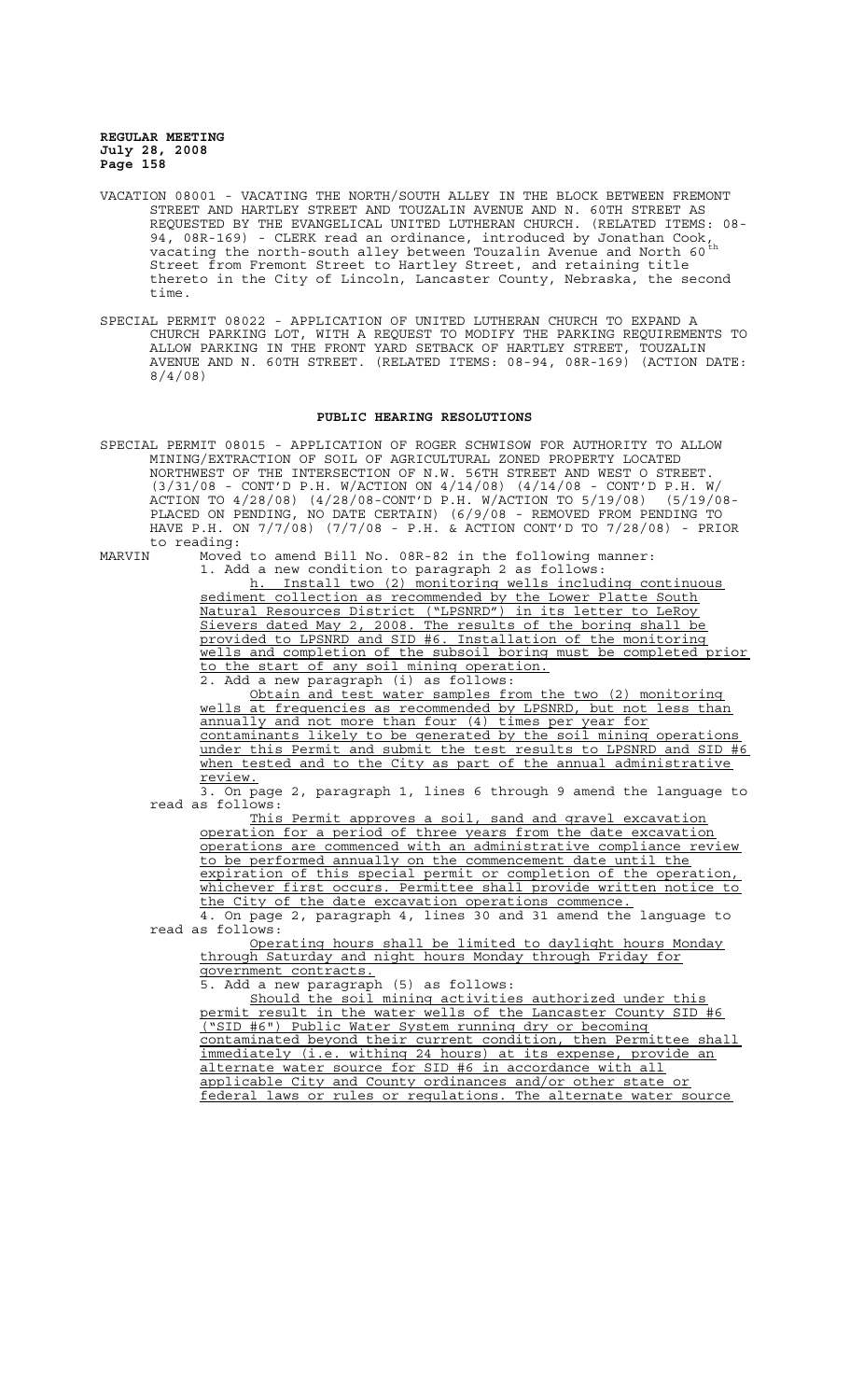may be provided as bottled water, trucked or any other means to the Public Water System for SID #6. Permittee understands that the City of Lincoln will not provide such alternate water source.

Permittee agrees that LPSNRD in consultation with both an expert selected by the Permittee and the State of Nebraska Department of Health and Human Services and/or the Lancaster County Health Department shall be the entity to make a preliminary assessment whether Permittee's soil mining activities are the likely cause of the SID #6 wells running dry or becoming contaminated. Currently static water levels in SID #6 wells are at 18 and 20 feet. Should the level drop to 25 feet or below, then an investigation shall begin immediately to determine the cause of immediately to determine the cause of such reduced levels and all mining operations shall cease until the cause of the decline is determined.

Permittee agrees that the preliminary assessment by LPSNRD, after consultation as noted previously shall be binding for purposes of Permittee's initial obligation to provide abn alternate water supply for SID #6. Should the preliminary assessment by LPSNRD prove to be incorrect, Permittee shall be reimbursed by SID #6 only for those costs and expenses SID #6 would have incurred in providing the alternate water supply absent Permittee's initial obligation. Permittee agrees that LPSNRD, the Department of Health and Human Services and the Lancaster County Health Department incur no liability and are held harmless as to any claims of Permittee for the performance of this service.

Permittee further agrees that if SID #6's wells become contaminated or run dry as specifies herein, then Permittee shall cease its soil mining operation until the determination is made by the LPSNRD of the cause of such contamination or the wells running dry.

6. Renumber all paragraphs accordingly.

Seconded by Svoboda & carried by the following vote: AYES: Cook, Emery, Eschliman, Marvin, Spatz, Svoboda; NAYS: None; ABSENT: Camp. CLERK Read the following amended resolution, introduced by Robin Eschliman, who moved its adoption:<br>A-84953 WHEREAS, Roger H. Schwisow ha

A-84953 WHEREAS, Roger H. Schwisow has submitted an application designated as Special Permit No. 08015 for authority to allow mining/extraction of soil on Agricultural zoned property located northwest of the intersection of N.W. 56th Street and West O Street, and legally

described as:

Lot 25 I.T. in the Southwest Quarter of Section 24, Township 10 North, Range 5 East of the 6th P.M.,

Lancaster County, Nebraska;

WHEREAS, the Lincoln City-Lancaster County Planning Commission held a public hearing on said application and conditionally approved the same; and

WHEREAS, Roger H. Schwisow has filed a Notice of Appeal appealing the action of the Planning Commission approving Special Permit No. 08015; and

WHEREAS, pursuant to Lincoln Municipal Code § 27.63.025 the action appealed from is deemed advisory and the City Council is authorized to take final action on the matter; and

WHEREAS, the community as a whole, the surrounding neighborhood, and the real property adjacent to the area included within the site plan for this mining/extraction of soil will not be adversely affected by granting such a permit; and

WHEREAS, said site plan together with the terms and conditions hereinafter set forth are consistent with the comprehensive plan of the City of Lincoln and with the intent and purpose of Title 27 of the Lincoln Municipal Code to promote the public health, safety, and general welfare.

NOW, THEREFORE, BE IT RESOLVED by the City Council of the City of Lincoln, Nebraska:

That the application of Roger H. Schwisow, hereinafter referred to as "Permittee," to operate a mining/extraction of soil be and the same is hereby granted under the provisions of Section 27.63.360 of the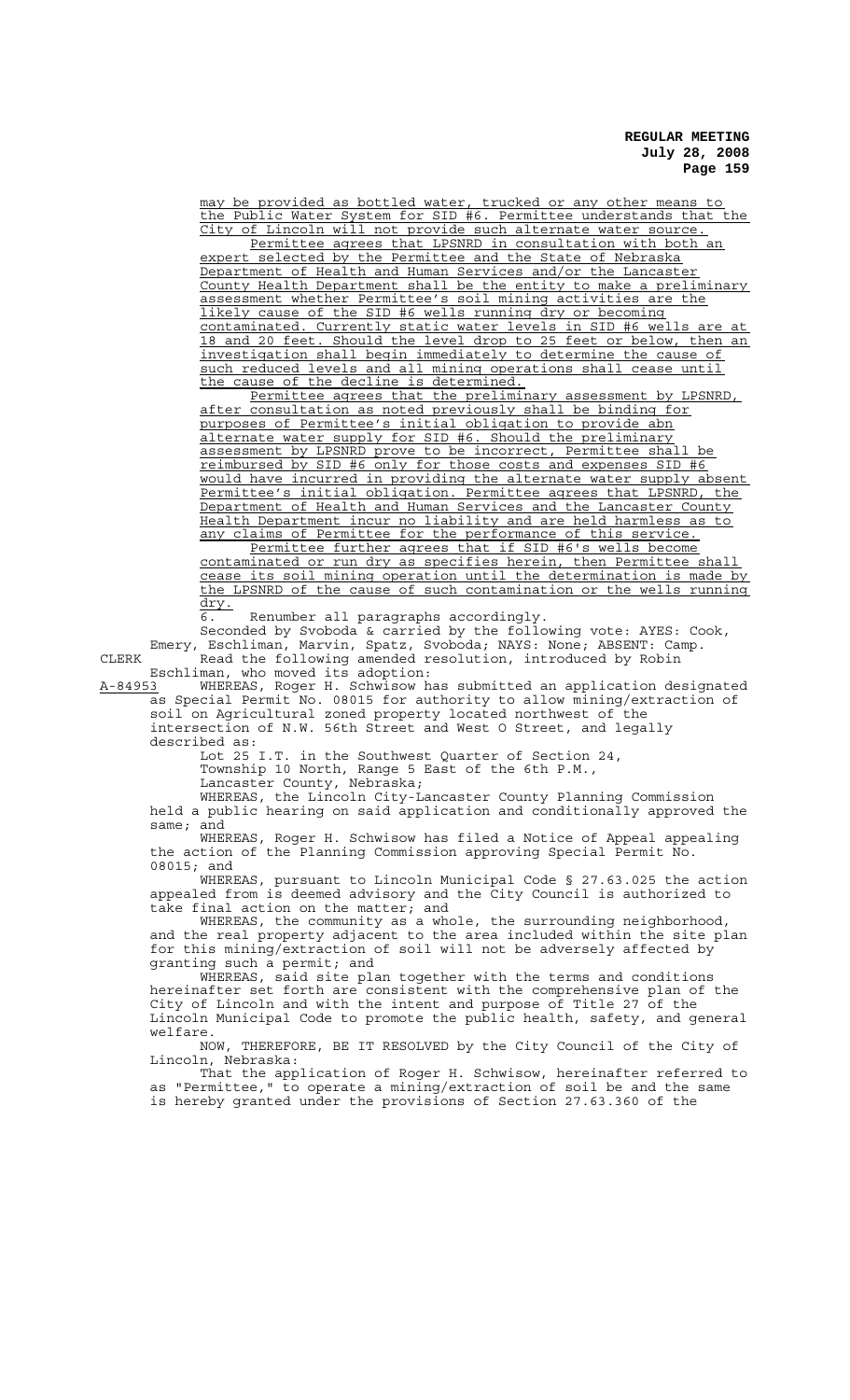Lincoln Municipal Code upon condition that the operation of said mining/extraction of soil be in strict compliance with said application, the site plan, and the following additional express terms, conditions, and requirements:

1. This permit approves a soil, sand and gravel excavation operation for a period of three years from the date of approval of this special permit with administrative review annually from the date of approval until the expiration of this special permit or completion of the operation, whichever first occurs. This Permit approves a soil, sand and gravel excavation operation for a period of three years from the date excavation operations are commenced with an administrative compliance review to be performed annually on the commencement date until the expiration of this special permit or completion of the operation, whichever first occurs. Permittee shall provide written

notice to the City of the date excavation operations commence.<br>2. Before beginning the excavation operations, the Per Before beginning the excavation operations, the Permittee

- shall:
- a. Revise the plans to meet the requests of the Watershed Management memo from Edwin Kouma dated February 21, 2008.
- b. Receive review and permits, if required, for the Federal NPDES and 404 Permits.
- c. Receive required permits from the NDOR.
- d. Add a note that soils and topography shall conform to the grading plan.
- e. Post and maintain a 4'x8' sign on the property at the entrance clearly visible and legible to the public showing the special permit number, the name of the permittee and operator and the telephone numbers where the permittee, operator and the Building & Safety Department can be contacted.
- f. Post a \$5,000 performance bond or escrow agreement in a form acceptable to the City Attorney/County Attorney.
- g. Grant an avigation and noise easement to the Lincoln Airport Authority on all or that part of the land located within the Airport Environs Noise District.
- h. Install two (2) monitoring wells including continuous sediment collection as recommended by the Lower Platte South Natural Resources District ("LPSNRD") in its letter to LeRoy Sievers dated May 2, 2008. The results of the boring shall be provided to LPSNRD and SID #6. Installation of the monitoring wells and completion of the subsoil boring must be completed prior to the start of any soil mining operation.
- i. Obtain and test water samples from the two (2) monitoring wells at frequencies as recommended by LPSNRD, but not less than annually and not more than four (4) times per year for contaminants likely to be generated by the soil mining operations under this Permit and submit the test results to LPSNRD and SID #6 when tested and to the City as part of the annual administrative review.

3. The construction plans shall substantially comply with the approved plans.<br>4. Oper

Operating hours shall be limited to daylight hours Monday through Friday only Saturday and night hours Monday through Friday for government contracts.

5. Should the soil mining activities authorized under this permit result in the water wells of the Lancaster County SID #6 ("SID #6") Public Water System running dry or becoming contaminated beyond their current condition, then Permittee shall immediately (i.e. withing 24 hours) at its expense, provide an alternate water source for SID #6 in accordance with all applicable City and County ordinances and/or other state or federal laws or rules or regulations. The alternate water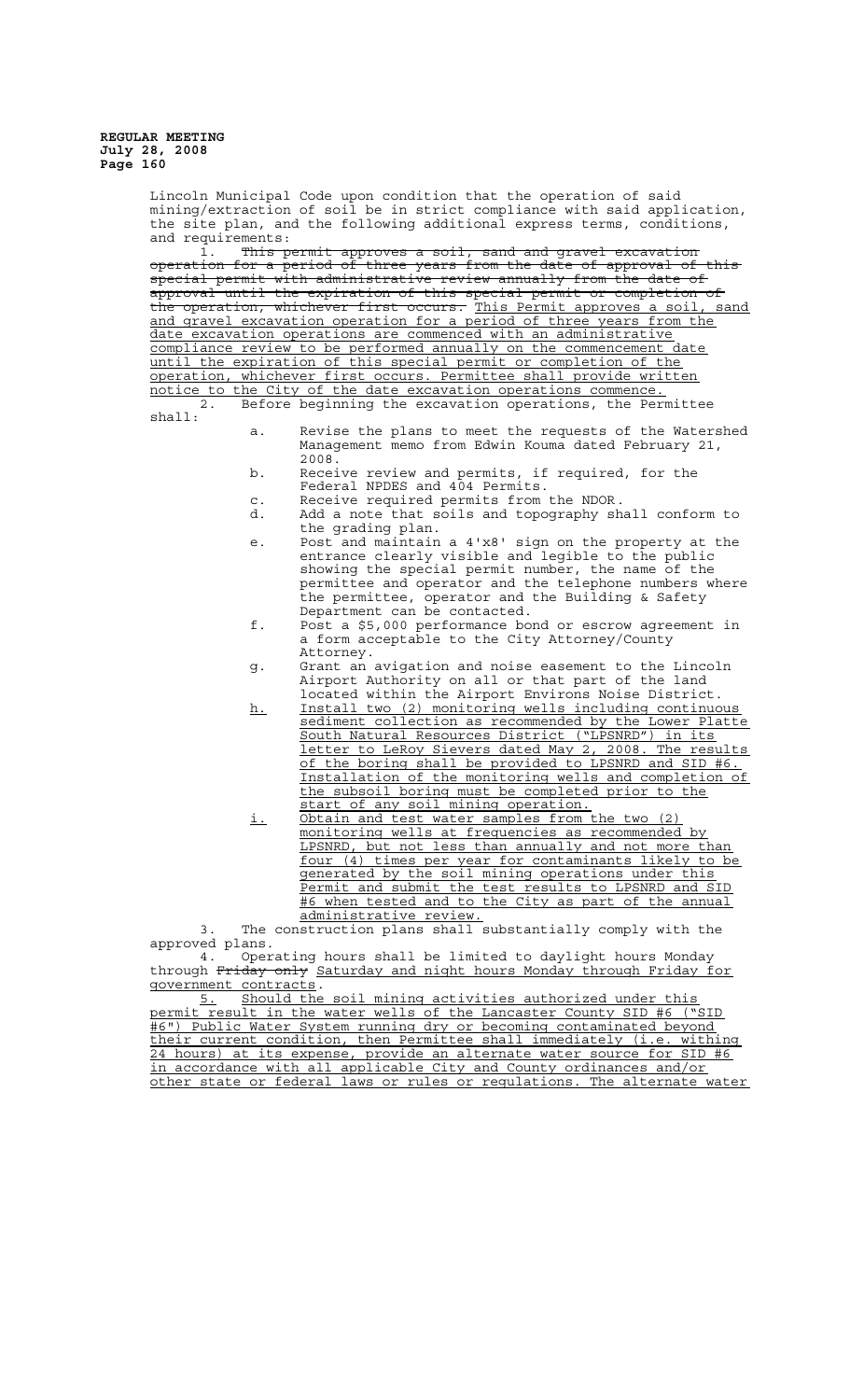source may be provided as bottled water, trucked or any other means to the Public Water System for SID #6. Permittee understands that the City of Lincoln will not provide such alternate water source.

Permittee agrees that LPSNRD in consultation with both an expert selected by the Permittee and the State of Nebraska Department of Health and Human Services and/or the Lancaster County Health Department shall be the entity to make a preliminary assessment whether Permittee's soil mining activities are the likely cause of the SID #6 wells running dry or becoming contaminated. Currently static water levels in SID #6 wells are at 18 and 20 feet. Should the level drop to 25 feet or below, then an investigation shall begin immediately to determine the cause of such reduced levels and all mining operations shall cease until the cause of the decline is determined.

Permittee agrees that the preliminary assessment by LPSNRD, after consultation as noted previously shall be binding for purposes of Permittee's initial obligation to provide abn alternate water supply for SID #6. Should the preliminary assessment by LPSNRD prove to be incorrect, Permittee shall be reimbursed by SID #6 only for those costs and expenses SID #6 would have incurred in providing the alternate water supply absent Permittee's initial obligation. Permittee agrees that LPSNRD, the Department of Health and Human Services and the Lancaster County Health Department incur no liability and are held harmless as to any claims of Permittee for the performance of this service.

Permittee further agrees that if SID #6's wells become contaminated or run dry as specifies herein, then Permittee shall cease its soil mining operation until the determination is made by the LPSNRD of the cause of such contamination or the wells running dry.

5. 6. At the conclusion of the operation, the permittee shall provide to the Building & Safety Department a certificate from an engineer stating that the final grading substantially reflects the finish contours shown on the approved site plan and request a release of the performance bond or escrow agreement.

 $\overline{6: 7.}$  The construction entrance shall be closed when not in operation.

7. 8. All privately-owned improvements shall be permanently maintained by the Permittee.

 $\frac{0}{0}$ . This resolution's terms, conditions, and requirements bind and obligate the Permittee, his successors and assigns.

9.10. The physical location of all setbacks and yards, buildings, parking and circulation elements, and similar matters must be in substantial compliance with the location of said items as shown on the approved site plan.

10.11. The Permittee shall sign and return the letter of acceptance to the City Clerk within 60 days following the approval of the special permit, provided, however, said 60-day period may be extended up to six months by administrative amendment. The City Clerk shall file a copy of the resolution approving the special permit and the letter of acceptance with the Register of Deeds, filling fees therefor to be paid in advance by the applicant.

Introduced by Robin Eschliman Seconded by Emery & carried by the following vote: AYES: Cook, Emery, Eschliman, Marvin, Spatz, Svoboda; NAYS: None; ABSENT: Camp.

ACCEPTING THE REPORT OF NEW AND PENDING CLAIMS AGAINST THE CITY AND APPROVING DISPOSITION OF CLAIMS SET FORTH FOR THE PERIOD OF JULY 1 - 15, 2008 - CLERK read the following resolution, introduced by Jonathan Cook, who

moved its adoption:<br>A-84954 BE IT RESOLVE BE IT RESOLVED by the City Council of the City of Lincoln, <u>-</u><br>Nebraska:

That the claims listed in the attached report, marked as Exhibit "A", dated July 16, 2008, of various new and pending tort claims filed against the City of Lincoln with the Office of the City Attorney or the Office of the City Clerk, as well as claims which have been disposed of, are hereby received as required by Neb. Rev. Stat. § 13-905 (Reissue 1997). The dispositions of claims by the Office of the City Attorney, as shown by the attached report, are hereby approved: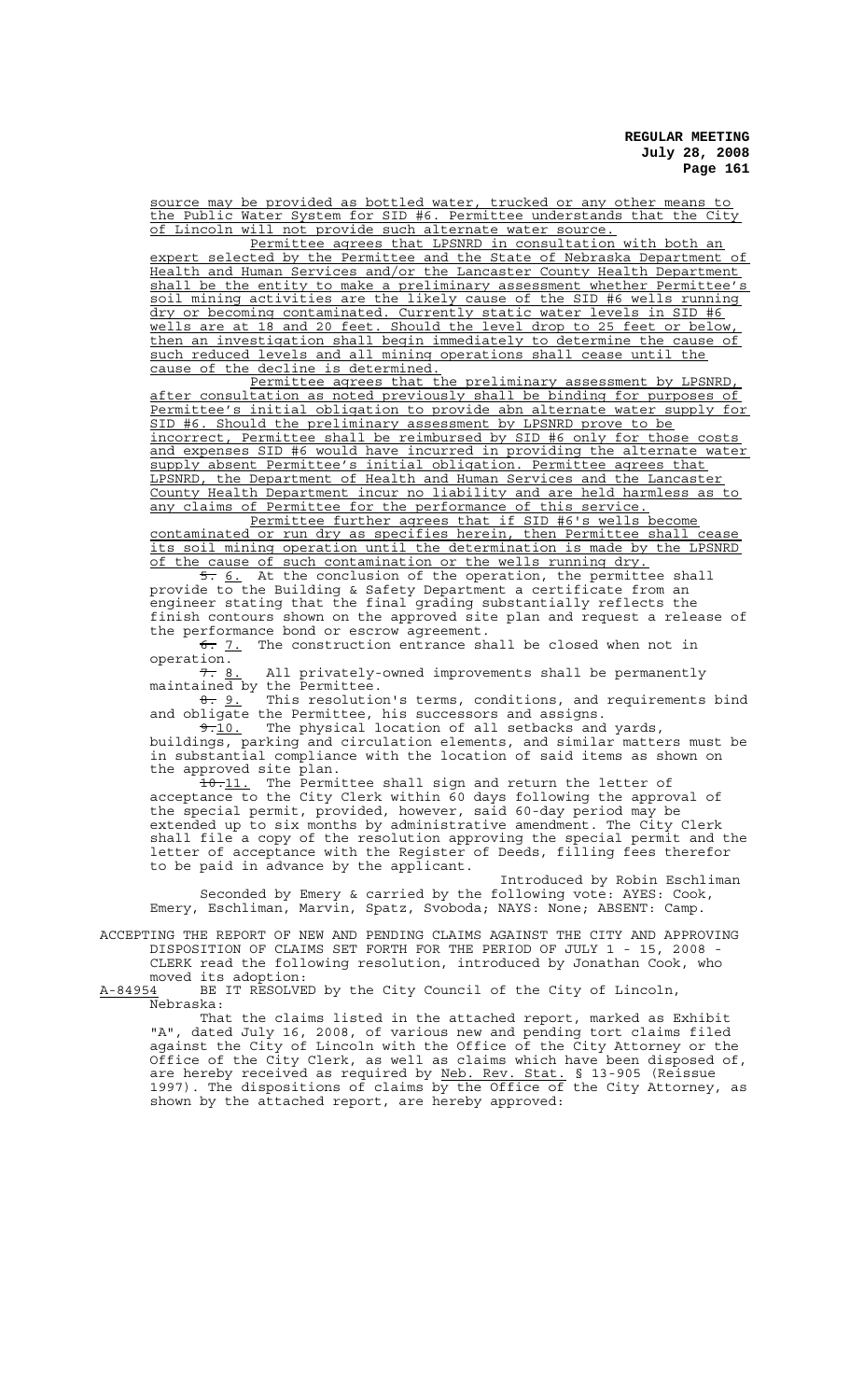> $\begin{tabular}{l} \underline{\text{DENIED}}\\ 11 & \$126.45 \\ \end{tabular} \begin{tabular}{l} \underline{\text{DENIED}}\\ \underline{\text{ALLOWED}}/\underline{\text{SETTLED}}\\ \end{tabular}$ Kassandra Hi $\overline{11}$  \$126.45 Joseph Egner \$44.99<br>Vance Springer 99.75 Vance Springer The City Attorney is hereby directed to mail to the various claimants listed herein a copy of this resolution which shows the final disposition of their claim. Introduced by Jonathan Cook

Seconded by Emery & carried by the following vote: AYES: Cook, Emery, Eschliman, Marvin, Spatz, Svoboda; NAYS: None; ABSENT: Camp.

APPROVING RFOX INC. DBA FOX NEIGHBORHOOD GRILL & BAR AS A KENO SATELLITE SITE AT 1245 LIBRA DRIVE - CLERK read the following resolution, introduced by Jonathan Cook, who moved its adoption:

A-84955 MHEREAS, the City of Lincoln and the County of Lancaster, Nebraska have entered into an Interlocal Agreement for the purposes of providing for a joint City-County keno lottery; and

WHEREAS, the City has entered into a contract for the operation of a keno type lottery with EHPV Lottery Services, LLC, a Nebraska limited liability company; and

WHEREAS, Section 5 of the Interlocal Agreement and Section 3(b) of the Keno Contract grant the City the authority to approve all satellite locations within the corporate limits of Lincoln; and

WHEREAS, all requirements under the Interlocal Agreement and the Keno Contract governing the establishment and location of keno satellite sites have been met.

NOW, THEREFORE, BE IT RESOLVED by the City Council of the city of Lincoln, Nebraska that a keno satellite site is hereby authorized at the location of RFOX, Inc. dba Fox Neighborhood Grill & Bar, 1245 Libra Drive, Lincoln, NE 68512.

The City Clerk is directed to return an executed copy of this Resolution to Fox Neighborhood Grill & Bar and a copy to EHPV Lottery Services, LLC.

Introduced by Jonathan Cook Seconded by Emery & carried by the following vote: AYES: Emery, Marvin, Spatz, Svoboda; NAYS: Cook, Eschliman; ABSENT: Camp.

APPROVING MIDTOWN DRIFTERS INC. DBA DRIFTERS AS A KENO SATELLITE SITE AT 3223 CORNHUSKER HIGHWAY - CLERK read the following resolution, introduced by Jonathan Cook, who moved its adoption:

A-84956 WHEREAS, the City of Lincoln and the County of Lancaster, Nebraska have entered into an Interlocal Agreement for the purposes of providing for a joint City-County keno lottery; and

WHEREAS, the City has entered into a contract for the operation of a keno type lottery with EHPV Lottery Services, LLC, a Nebraska limited liability company; and

WHEREAS, Section 5 of the Interlocal Agreement and Section 3(b) of the Keno Contract grant the City the authority to approve all satellite locations within the corporate limits of Lincoln; and

WHEREAS, all requirements under the Interlocal Agreement and the Keno Contract governing the establishment and location of keno satellite sites have been met.

NOW, THEREFORE, BE IT RESOLVED by the City Council of the city of Lincoln, Nebraska that a keno satellite site is hereby authorized at the location of Midtown Drifters Inc. dba Drifters, 3223 Cornhusker Highway, Lincoln, NE 68504.

The City Clerk is directed to return an executed copy of this Resolution to Drifters and a copy to EHPV Lottery Services, LLC.

Introduced by Jonathan Cook Seconded by Emery & carried by the following vote: AYES: Emery, Marvin, Spatz, Svoboda; NAYS: Cook, Eschliman; ABSENT: Camp.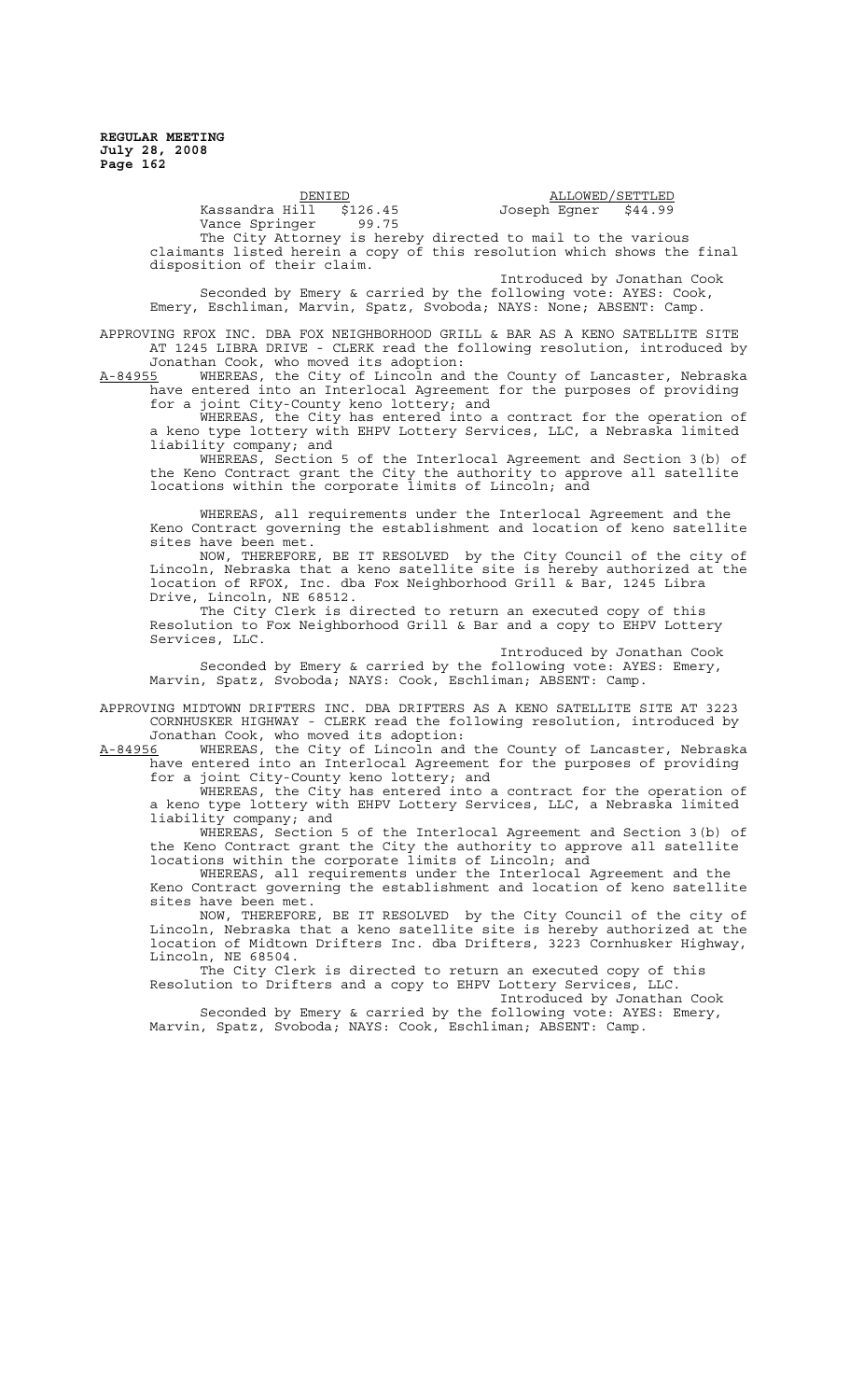APPROVING THE 2008-2009 MAINTENANCE AND MANAGEMENT BID BUDGETS AND PROGRAM OF WORK FOR THE DOWNTOWN LINCOLN ASSOCIATION PROGRAM FOR FISCAL YEAR 2008- 09 - PRIOR to reading:<br>MARVIN Moved to suspend

Moved to suspend the rules and allow a speaker to come forward after the public hearing ended.

Seconded by Emery & carried by the following vote: AYES: Cook,

Emery, Eschliman, Marvin, Spatz, Svoboda; NAYS: None; ABSENT: Camp. CLERK **Read the following resolution, introduced by Jonathan Cook, who** moved its adoption:<br>A-84957 WHEREAS, the

A-84957 WHEREAS, the City of Lincoln has entered into a contract with the Downtown Lincoln Association for the provision of services within various downtown business improvement districts; and

WHEREAS, said contract requires the submittal of a work plan and annual budgets for work to be performed in the Downtown Management and Maintenance Districts by the Downtown Lincoln Association.

NOW, THEREFORE, BE IT RESOLVED by the City Council of the City of Lincoln, Nebraska:

That the attached 2008-2009 Maintenance and Management BID Budgets and Program of Work for the Downtown Lincoln Association Program for the period of September 1, 2008 to August 31, 2009 which is attached hereto and marked as Attachment "A" is hereby approved.

Introduced by Jonathan Cook Seconded by Emery & carried by the following vote: AYES: Cook, Emery, Eschliman, Marvin, Spatz, Svoboda; NAYS: None; ABSENT: Camp.

#### **ORDINANCE - 1ST READING & RELATED RESOLUTIONS (AS REQUIRED)**

- AMENDING SECTION 12.08.270 OF THE LINCOLN MUNICIPAL CODE RELATING TO ALCOHOLIC LIQUOR IN PARKS TO CONDITIONALLY ALLOW ALCOHOL ON THE PREMISES OF HAZEL ABEL PARK, STRANSKY PARK, SUNKEN GARDENS, ANTELOPE PARK ROSE GARDEN, PIONEERS PARK NATURE CENTER; AND REPEALING SECTION 12.08.270 OF THE LINCOLN MUNICIPAL CODE AS HITHERTO EXISTING - CLERK read an ordinance, introduced by Doug Emery, amending Section 12.08.270 of the Lincoln Municipal Code relating to alcoholic liquor in parks to allow alcohol to be served in conjunction with an event sponsored by or to benefit the Parks and Recreation Department on the premises of Hazel Abel Park, Stransky Park, Sunken Gardens, Antelope Park Rose Garden and Pioneers Park Nature Center; and repealing Section 12.08.270 of the Lincoln Municipal Code as hitherto existing, the first time.
- APPROVING A LEASE AGREEMENT BETWEEN THE CITY AND THE HICKMAN PRESBYTERIAN CHURCH FOR THE LEASE OF SPACE BY THE LINCOLN AREA AGENCY ON AGING FOR ITS ACTIVAGE CENTER PROGRAM AT 300 E. THIRD STREET, HICKMAN, NEBRASKA FROM SEPTEMBER 1, 2008 TO AUGUST 31, 2009 - CLERK read an ordinance, introduced by Doug Emery, accepting and approving a Lease Agreement between the City of Lincoln and the Hickman Presbyterian Church for the lease of space by the Lincoln Area Agency on Aging for its ActivAge Center Program at 300 E. Third Street, Hickman, NE 68372, for a term commencing September 1, 2008 and terminating on August 31, 2009, the first time.
- APPROVING A TRANSFER OF APPROPRIATIONS AND CASH (WHERE APPROPRIATE) BETWEEN CERTAIN CAPITAL IMPROVEMENT PROJECTS WITHIN THE STREET CONSTRUCTION/VEHICLE TAX FUND, WATER CONSTRUCTION FUND, AND SANITARY SEWER CONSTRUCTION FUND WITHIN THE PUBLIC WORKS & UTILITIES DEPARTMENT - CLERK read an ordinance, introduced by Doug Emery, approving the transfer of unspent and unencumbered appropriations and cash (if any) between certain capital improvement projects within the Street Construction/Vehicle Tax Fund, Water Construction Fund, and Sanitary Sewer Construction Fund within the Public Works & Utilities Department, the first time.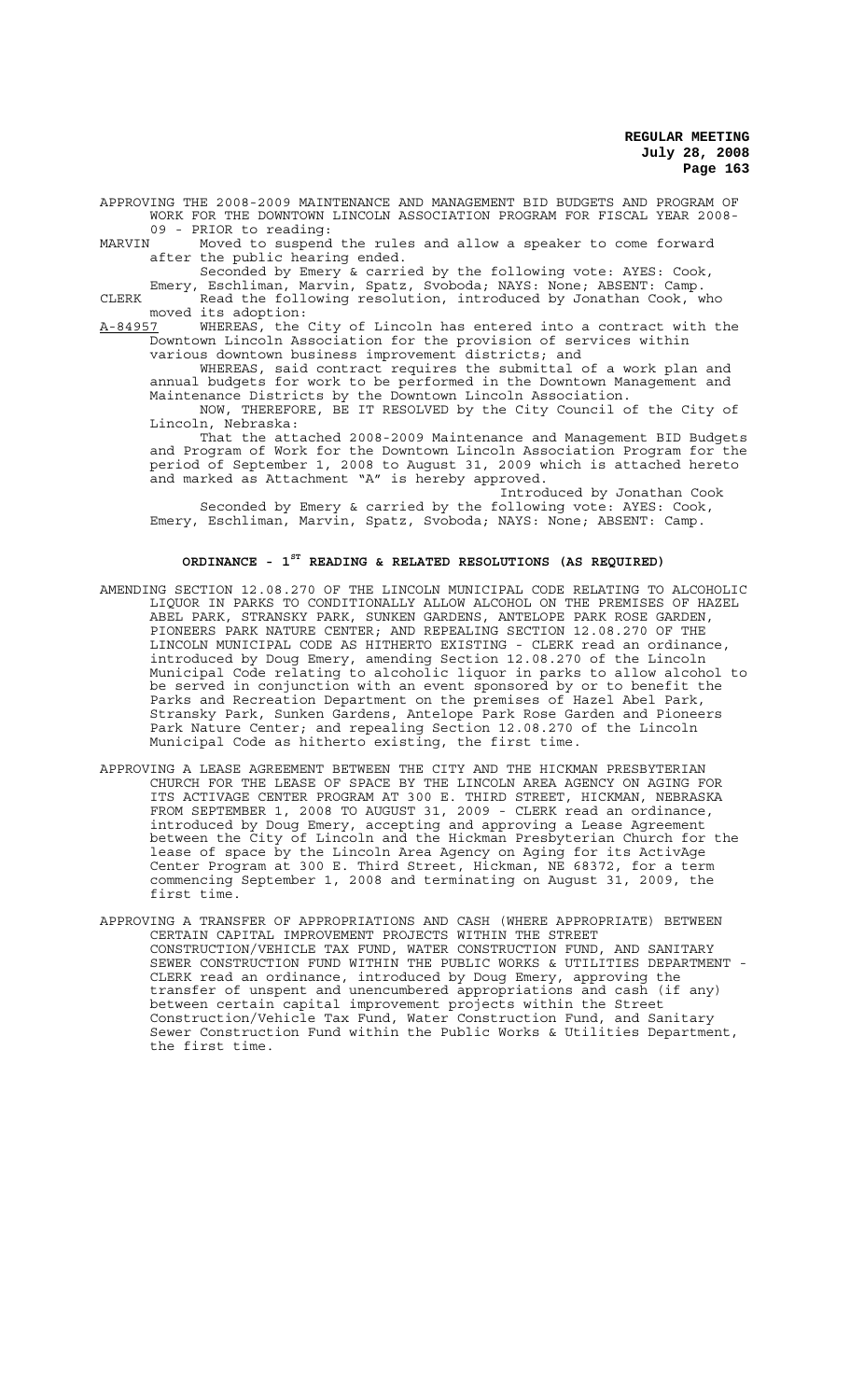- AMENDING SECTIONS 2.76.153 COMPENSATION PLAN; MERIT PAY PLAN; SHIFT DIFFERENTIAL; 2.76.370 AUTHORIZED HOLIDAYS; 2.76.380 SICK LEAVE WITH PAY; AND 2.76.395 VACATION LEAVE WITH PAY; OF THE LINCOLN MUNICIPAL CODE TO REFLECT NEGOTIATED CHANGES AND CHANGES APPLICABLE TO EMPLOYEES NOT REPRESENTED BY A BARGAINING UNIT - CLERK read an ordinance, introduced by Doug Emery, amending Chapter 2.76 of the Lincoln Municipal Code relating to the Personnel System to reflect negotiated changes and changes applicable to employees not represented by a bargaining unit by amending Section 2.76.153 relating to shift differential; amending Section 2.76.370 relating to authorized holiday; amending Section 2.76.380 relating to sick leave with pay; amending Section 2.76.395 relating to vacation leave with pay; and repealing Sections 2.76.153, 2.76.370, 2.76.380, and 2.76.395 of the Lincoln Municipal Code as hitherto existing, the first time.
- ADOPTING CHAPTER 14.58 OF THE LINCOLN MUNICIPAL CODE REGARDING STREET POLE BANNERS OVER PUBLIC WAYS - CLERK read an ordinance, introduced by Doug Emery, amending Title 14 of the Lincoln Municipal Code relating to Public Property and Public Ways by adding a new Chapter 14.58 entitled "Street Pole Banners" to establish a permit procedure, fee schedule, and rules and regulations for the placement of street pole banners over public ways, the first time.

# **ORDINANCES - 3RD READING & RELATED RESOLUTIONS (as required)**

CHANGE OF ZONE 08028 – AMENDING TITLE 27 OF THE LINCOLN MUNICIPAL CODE, THE ZONING CODE, BY AMENDING SECTION 27.25.020 TO ALLOW PRIVATE SCHOOLS AS A PERMITTED USE IN THE O-1 OFFICE DISTRICT; AMENDING SECTIONS 27.25.030 AND 27.63.075 TO DELETE PRIVATE SCHOOLS AS A PERMITTED SPECIAL USE IN THE O-1 OFFICE DISTRICT; AND REPEALING SECTIONS 27.25.020, 27.25.030 AND 27.63.075 OF THE LINCOLN MUNICIPAL CODE AS HITHERTO EXISTING - CLERK read an ordinance, introduced by Ken Svoboda, amending Title 27 of the Lincoln Municipal Code, the Zoning Code, by amending Section 27.25.020 to allow private schools as a permitted use in the O-1 Office District, amending Sections 27.25.030 and 27.63.075 to delete private schools as a permitted special use in the O-1 Office District; and repealing Sections 27.25.020, 27.25.030 and 27.63.075 of the Lincoln Municipal Code as hitherto existing, the third time.

SVOBODA Moved to pass the ordinance as read. Seconded by Marvin & carried by the following vote: AYES: Cook, Emery, Eschliman, Marvin, Spatz, Svoboda; NAYS: None; ABSENT: Camp. The ordinance, being numbered **#19109**, is recorded in Ordinance Book #26, Page

CHANGE OF ZONE 08029 – APPLICATION OF NEBRASKA ACQUISITION CORP. (KAPLAN UNIVERSITY) FOR A CHANGE OF ZONE FROM R-6 RESIDENTIAL DISTRICT AND R-7 RESIDENTIAL DISTRICT TO O-1 OFFICE DISTRICT, ON APPROXIMATELY 3.0 ACRES GENERALLY LOCATED AT THE SOUTHEAST CORNER OF S. 18TH STREET AND K STREET - CLERK read an ordinance, introduced by Ken Svoboda, amending the Lincoln Zoning District Maps attached to and made a part of Title 27 of the Lincoln Municipal Code, as provided by Section 27.05.020 of the Lincoln Municipal Code, by changing the boundaries of the districts established and shown thereon, the third time.

SVOBODA Moved to pass the ordinance as read.

Seconded by Marvin & carried by the following vote: AYES: Cook, Emery, Eschliman, Marvin, Spatz, Svoboda; NAYS: None; ABSENT: Camp. The ordinance, being numbered **#19110**, is recorded in Ordinance Book #26, Page

APPROVING THE DEVELOPMENT AND CONDITIONAL ZONING AGREEMENT BETWEEN THE CITY AND WHITEHEAD OIL COMPANY RELATING TO THE DEVELOPMENT OF PROPERTY GENERALLY LOCATED AT SOUTH 21ST STREET AND K STREET - CLERK read the following resolution, introduced by Ken Svoboda, who moved its adoption: A-84958 BE IT RESOLVED by the City Council of the City of Lincoln,  $A-84958$  BE<br>Nebraska: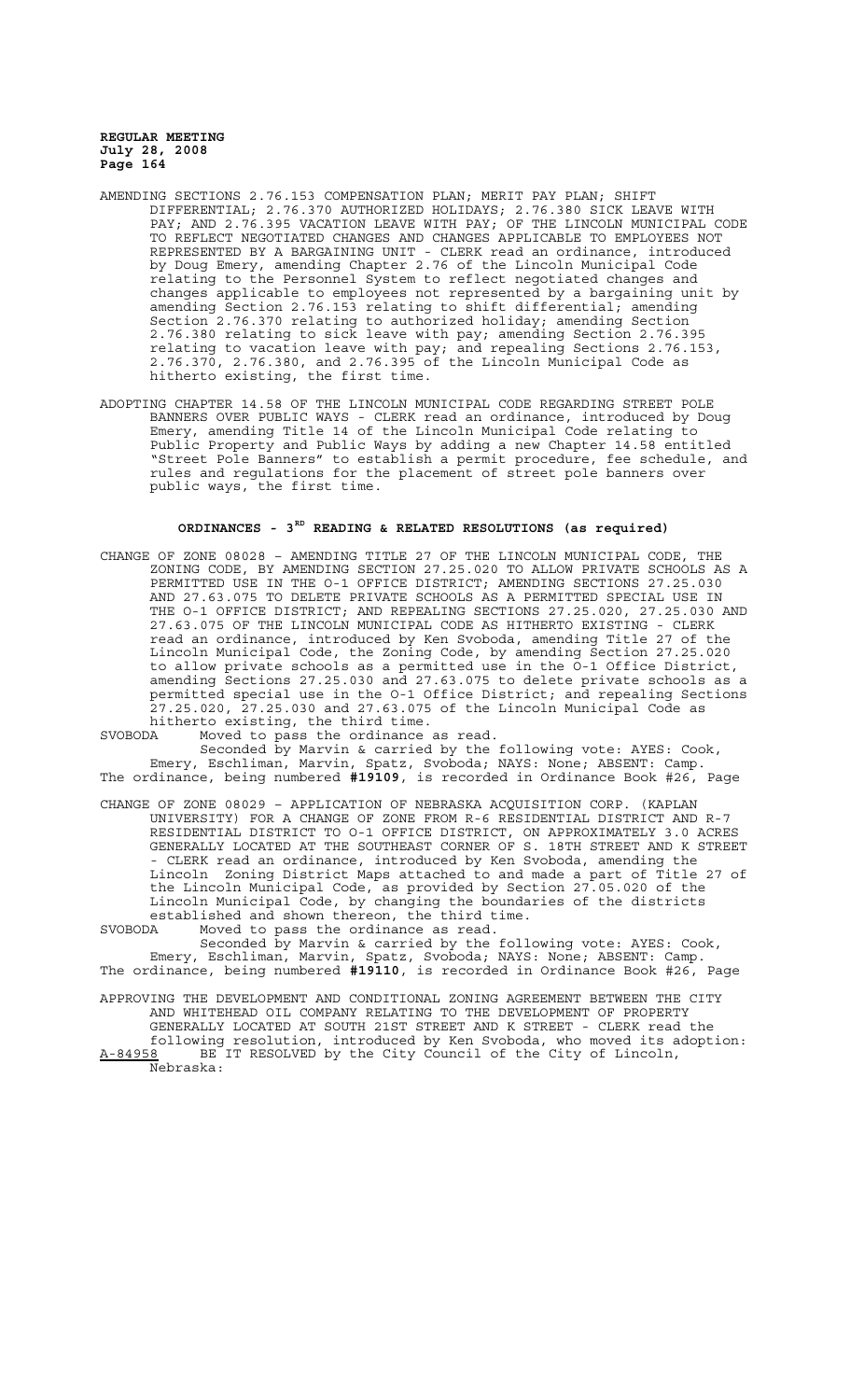That the agreement titled Development and Conditional Zoning Agreement, which is attached hereto, marked as Attachment "A" and made a part hereof by reference, between the City of Lincoln and Whitehead Oil Company restricting development of the property generally located at 21st Street and K Street as an inducement for approval of a change of zone from R-6 Residential District to B-3 Commercial District, is hereby approved.

BE IT FURTHER RESOLVED that the Mayor is authorized to execute the Development and Conditional Zoning Agreement on behalf of the City.

BE IT FURTHER RESOLVED that the City Clerk is directed to return one fully executed copies of this Agreement to Rick Peo, Chief Assistant City Attorney, for distribution to the Applicant.

BE IT FURTHER RESOLVED that the City Clerk is directed to record the Development and Conditional Zoning Agreement or a summary memorandum thereof with the Register of Deeds, filing fees to be paid by the Applicant.

Introduced by Ken Svoboda Seconded by Emery & carried by the following vote: AYES: Emery, Eschliman, Spatz, Svoboda; NAYS: Cook, Marvin; ABSENT: Camp.

CHANGE OF ZONE 08032 – APPLICATION OF WHITEHEAD OIL COMPANY FOR A CHANGE OF ZONE FROM R-6 RESIDENTIAL DISTRICT TO B-3 COMMERCIAL DISTRICT ON APPROXIMATELY 1.47 ACRES GENERALLY LOCATED AT S. 21ST STREET AND K STREET - CLERK read an ordinance, introduced by Ken Svoboda, amending the Lincoln Zoning District Maps attached to and made a part of Title 27 of the Lincoln Municipal Code, as provided by Section 27.05.020 of the Lincoln Municipal Code, by changing the boundaries of the districts established and shown thereon, the third time.

SVOBODA Moved to pass the ordinance as read. Seconded by Emery & carried by the following vote: AYES: Emery, Eschliman, Spatz, Svoboda; NAYS: Cook, Marvin; ABSENT: Camp. The ordinance, being numbered **#19111**, is recorded in Ordinance Book #26, Page

CHANGE OF ZONE 08033 – APPLICATION OF CHATEAU PROPERTIES, LLC, FOR A CHANGE OF ZONE FROM R-2 AND R-3 RESIDENTIAL DISTRICTS TO R-4 AND R-5 RESIDENTIAL DISTRICTS; FROM R-3 RESIDENTIAL TO R-2 RESIDENTIAL DISTRICT; AND FROM R-5 RESIDENTIAL DISTRICT TO R-4 RESIDENTIAL DISTRICT, ON APPROXIMATELY 81.24 ACRES GENERALLY LOCATED AT NORTH 56TH STREET AND HOLDREGE STREET TO NORTH COTNER BLVD. AND VINE STREET - CLERK read an ordinance, introduced by Ken Svoboda, amending the Lincoln Zoning District Maps attached to and made a part of Title 27 of the Lincoln Municipal Code, as provided by Section 27.05.020 of the Lincoln Municipal Code, by changing the boundaries of the districts established and shown thereon, the third time.

SVOBODA Moved to pass the ordinance as read.

Seconded by Emery & carried by the following vote: AYES: Eschliman, Marvin, Spatz, Svoboda; NAYS: Cook, Emery; ABSENT: Camp.

The ordinance, being numbered **#19112**, is recorded in Ordinance Book #26, Page

SPECIAL PERMIT 1174G – APPLICATION OF CHATEAU DEVELOPMENT, LLC, TO EXPAND THE CHATEAU LE FLEUR/CHARLESTON COURT COMMUNITY UNIT PLAN TO ADD 144 MULTIPLE-FAMILY DWELLING UNITS, ON PROPERTY GENERALLY LOCATED AT NORTH 56TH STREET AND HOLDREGE STREET TO COTNER BLVD. AND VINE STREET - PRIOR to reading:<br>MARVIN Moved

Moved amendment #2 to Bill No. 08R-159 in the following manner: 1. On page 3, after line 10, add the following new conditions:<br>xii. Add a note to the General Notes that states no building Add a note to the General Notes that states no building permit for a new structure shall be issued for that portion of the project lying west of Dead Man's Run until August 1, 2009. Seconded by Svoboda & carried by the following vote: AYES: Cook, Emery, Eschliman, Marvin, Spatz, Svoboda; NAYS: None; ABSENT: Camp. SVOBODA Moved amendment #1 to Bill No. 08R-159 in the following manner:

1. On page 2, line 29, after the word "second" insert the word emergency.

2. On page 2, line 32, delete the word "open" and insert in lieu thereof the word emergency.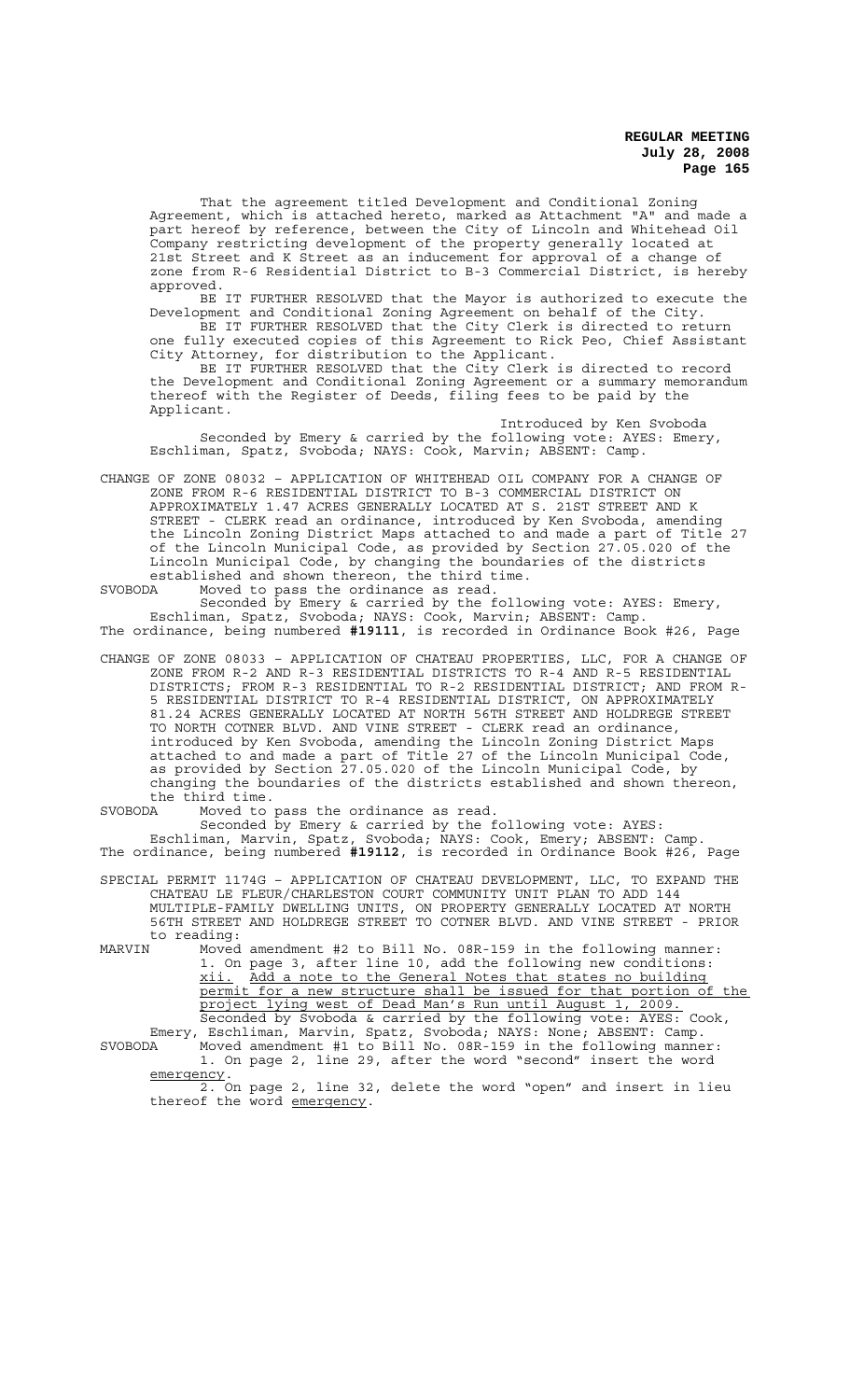3. On page 2, line 32, delete the words "a public access easement or common" and insert in lieu thereof the words an emergency. Seconded by Emery & tied by the following vote: AYES: Cook, Emery, Marvin; NAYS: Eschliman, Spatz, Svoboda; ABSENT: Camp. **Due to a tie vote, MTA #1 and Main Motion carried over for action in one week to 8/04/08.**

- CHANGE OF ZONE 08034 AMENDING SECTION 27.69.020 69.020 OF THE LINCOLN MUNICIPAL CODE RELATING TO SIGN CODE DEFINITIONS BY AMENDING THE DEFINITION OF POLE SIGN TO DELETE THE REQUIREMENT THAT THE BOTTOM EDGE OF THE SIGN FACE IS TEN FEET OR MORE ABOVE GRADE AND TO DELETE THE REFERENCE THAT A PYLON SIGN IS A POLE SIGN; AND REPEALING SECTION 27.69.020 OF THE LINCOLN MUNICIPAL CODE AS HITHERTO EXISTING - CLERK read an ordinance, introduced by Ken Svoboda, amending Section 27.69.020 of the Lincoln Municipal Code relating to Sign Code Definitions by amending the definition of pole sign to delete the requirement that a pole sign be mounted on a pole or other support so that the bottom edge of the sign face is ten feet or more above grade and to delete the reference that a pylon sign is a pole sign; and repealing Section 27.69.020 of the Lincoln Municipal Code as hitherto existing, the third time.
- SVOBODA Moved to pass the ordinance as read.

Seconded by Marvin & carried by the following vote: AYES: Cook, Emery, Eschliman, Marvin, Spatz, Svoboda; NAYS: None; ABSENT: Camp. The ordinance, being numbered **#19113**, is recorded in Ordinance Book #26, Page

APPROVING THE LEASE AGREEMENT BETWEEN THE CITY AND ERIN ALM OF WAHOO, NEBRASKA, FOR THE LEASE OF OFFICE SPACE BY THE LINCOLN AREA AGENCY ON AGING FOR ITS LINCOLN INFORMATION FOR THE ELDERLY (LIFE) PROGRAM AT 1325 N. CHESTNUT ST., WAHOO, NE 68066 FOR A TERM OF JULY 1, 2008 THROUGH JUNE 30, 2009 - CLERK read an ordinance, introduced by Ken Svoboda, accepting and approving a Lease Agreement between the City of Lincoln and Erin Alm of Wahoo for the lease of office space by the Lincoln Area Agency on Aging for its Lincoln Information For the Elderly (LIFE) Program located at 1325 Chestnut Street, Wahoo, NE 68066, for a term of July 1, 2008 through June 30, 2009, the third time.

SVOBODA Moved to pass the ordinance as read.

Seconded by Emery & carried by the following vote: AYES: Cook, Emery, Eschliman, Marvin, Spatz, Svoboda; NAYS: None; ABSENT: Camp. Emery, Eschliman, Marvin, Spatz, Svoboda; NAYS: None; ABSENT: Camp.<br>The ordinance, being numbered #19114, is recorded in Ordinance Book #26, Page

#### **REGISTERED TO SPEAK SESSION - NONE**

### **OPEN MICROPHONE SESSION**

Mike Morosin, 1500 N. 15<sup>th</sup> St., came forward to present an ongoing issue regarding his housing situation and to state that JAVA has not ironed out its differences with him. This matter was taken under advisement.

### **MISCELLANEOUS BUSINESS**

# **PENDING -**

SVOBODA Moved to extend the Pending List to August 4, 2008. Seconded by Emery & carried by the following vote: AYES: Cook, Emery, Eschliman, Marvin, Spatz, Svoboda; NAYS: None; ABSENT: Camp.